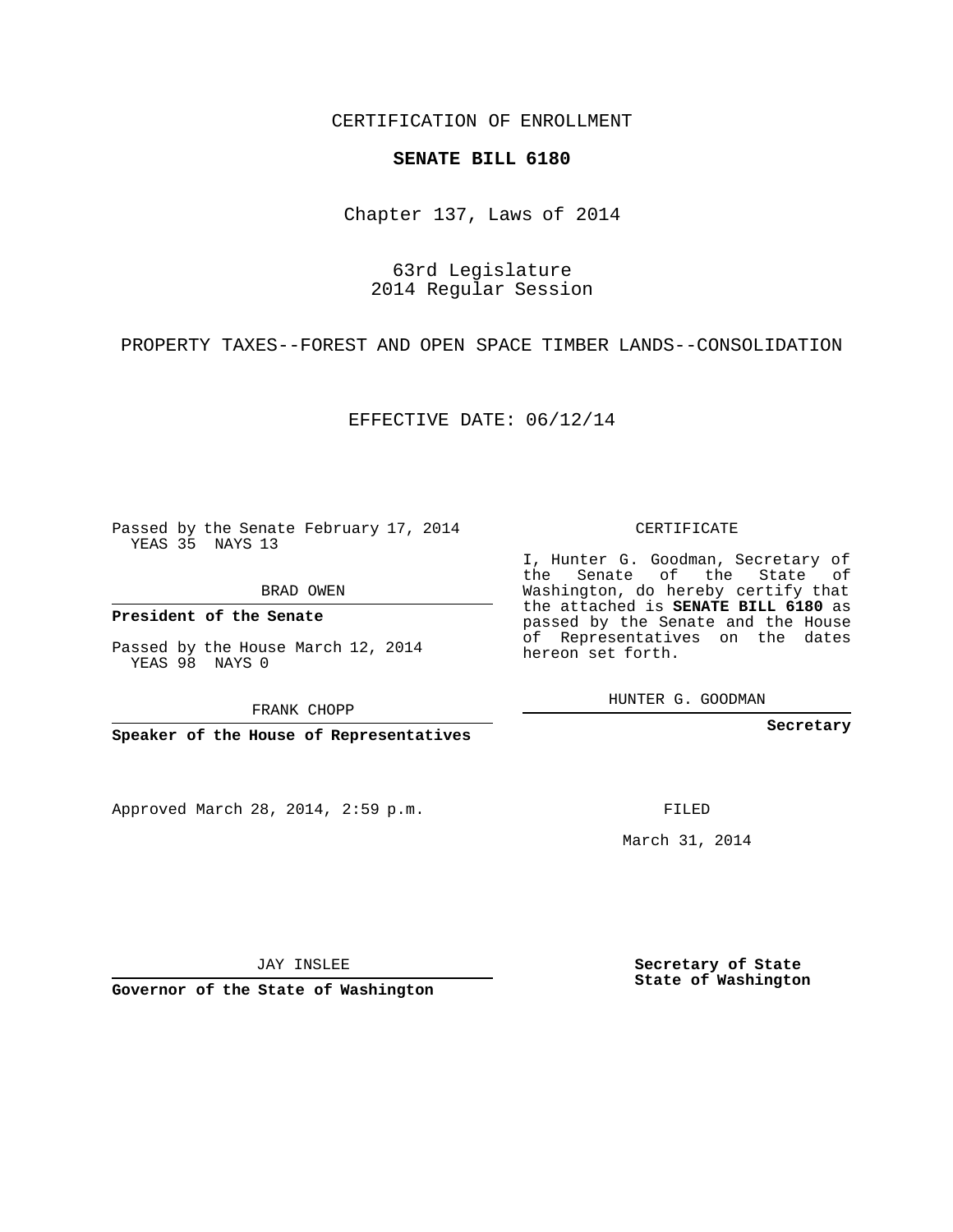## **SENATE BILL 6180** \_\_\_\_\_\_\_\_\_\_\_\_\_\_\_\_\_\_\_\_\_\_\_\_\_\_\_\_\_\_\_\_\_\_\_\_\_\_\_\_\_\_\_\_\_

\_\_\_\_\_\_\_\_\_\_\_\_\_\_\_\_\_\_\_\_\_\_\_\_\_\_\_\_\_\_\_\_\_\_\_\_\_\_\_\_\_\_\_\_\_

Passed Legislature - 2014 Regular Session

## **State of Washington 63rd Legislature 2014 Regular Session**

**By** Senators Braun, Holmquist Newbry, Padden, Sheldon, Brown, Schoesler, Rivers, and Parlette

Read first time 01/16/14. Referred to Committee on Natural Resources & Parks.

 AN ACT Relating to consolidating designated forest lands and open space timber lands for ease of administration; amending RCW 84.33.035, 84.33.130, 84.33.140, 84.33.145, 84.34.030, 84.34.041, 84.34.070, 84.34.330, 84.34.340, and 84.34.370; and adding a new section to chapter 84.34 RCW.

BE IT ENACTED BY THE LEGISLATURE OF THE STATE OF WASHINGTON:

 **Sec. 1.** RCW 84.33.035 and 2011 c 101 s 2 are each amended to read as follows:

 Unless the context clearly requires otherwise, the definitions in this section apply throughout this chapter.

 (1) "Agricultural methods" means the cultivation of trees that are grown on land prepared by intensive cultivation and tilling, such as irrigating, plowing, or turning over the soil, and on which all unwanted plant growth is controlled continuously for the exclusive purpose of raising trees such as Christmas trees and short-rotation hardwoods.

 (2) "Average rate of inflation" means the annual rate of inflation as determined by the department averaged over the period of time as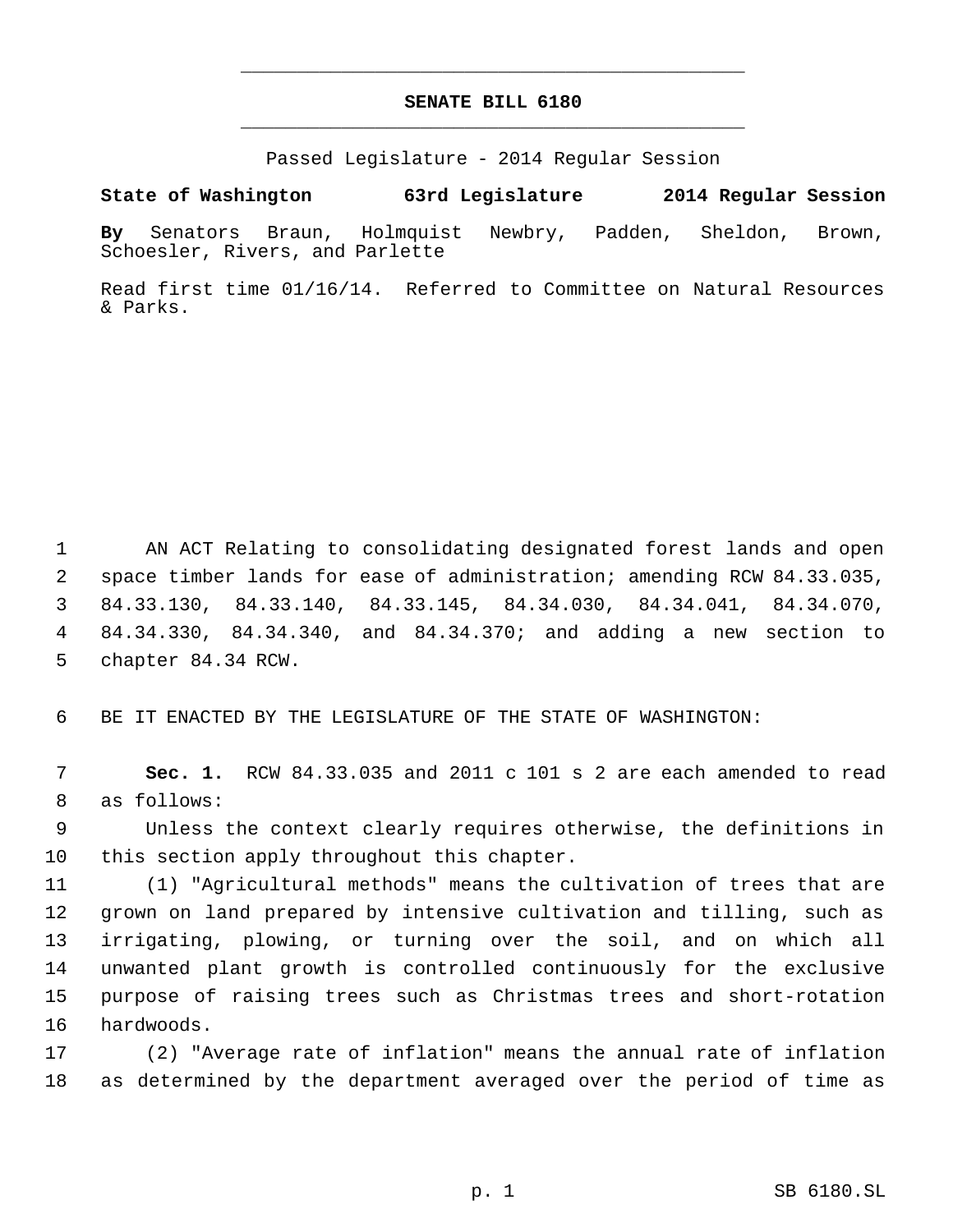provided in RCW 84.33.220 (1) and (2). This rate must be published in the state register by the department not later than January 1st of each year for use in that assessment year.

 (3) "Composite property tax rate" for a county means the total amount of property taxes levied upon forest lands by all taxing districts in the county other than the state, divided by the total assessed value of all forest land in the county.

 (4) "Contiguous" means land adjoining and touching other property held by the same ownership. Land divided by a public road, but otherwise an integral part of a timber growing and harvesting operation, is considered contiguous. Solely for the purposes of this subsection (4), "same ownership" has the same meaning as in RCW 84.34.020(6).

 (5) "Forest land" is synonymous with "designated forest land" and 15 means any parcel of land that is ((twenty)) five or more acres or 16 multiple parcels of land that are contiguous and total ((twenty)) five or more acres that is or are devoted primarily to growing and harvesting timber. Designated forest land means the land only and does not include a residential homesite. The term includes land used for incidental uses that are compatible with the growing and harvesting of timber but no more than ten percent of the land may be used for such incidental uses. It also includes the land on which appurtenances necessary for the production, preparation, or sale of the timber products exist in conjunction with land producing these products.

 (6) "Harvested" means the time when in the ordinary course of business the quantity of timber by species is first definitely determined. The amount harvested must be determined by the Scribner Decimal C Scale or other prevalent measuring practice adjusted to arrive at substantially equivalent measurements, as approved by the department.

 (7) "Harvester" means every person who from the person's own land or from the land of another under a right or license granted by lease or contract, either directly or by contracting with others for the necessary labor or mechanical services, fells, cuts, or takes timber for sale or for commercial or industrial use. When the United States or any instrumentality thereof, the state, including its departments and institutions and political subdivisions, or any municipal corporation therein so fells, cuts, or takes timber for sale or for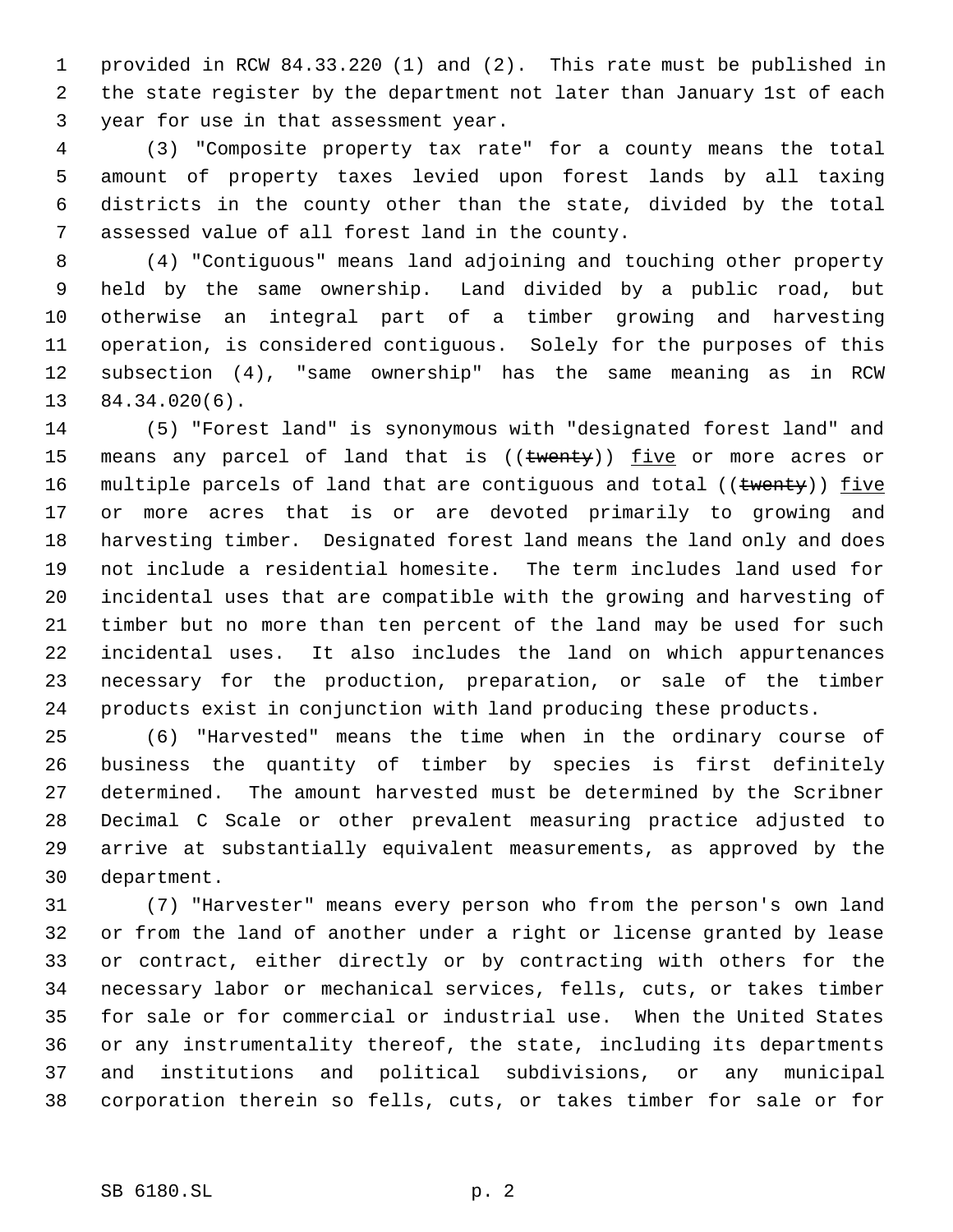commercial or industrial use, the harvester is the first person other than the United States or any instrumentality thereof, the state, including its departments and institutions and political subdivisions, or any municipal corporation therein, who acquires title to or a possessory interest in the timber. The term "harvester" does not include persons performing under contract the necessary labor or mechanical services for a harvester.

 (8) "Harvesting and marketing costs" means only those costs directly associated with harvesting the timber from the land and delivering it to the buyer and may include the costs of disposing of logging residues. Any other costs that are not directly and exclusively related to harvesting and marketing of the timber, such as costs of permanent roads or costs of reforesting the land following harvest, are not harvesting and marketing costs.

 (9) "Incidental use" means a use of designated forest land that is compatible with its purpose for growing and harvesting timber. An incidental use may include a gravel pit, a shed or land used to store machinery or equipment used in conjunction with the timber enterprise, and any other use that does not interfere with or indicate that the forest land is no longer primarily being used to grow and harvest timber.

 (10) "Local government" means any city, town, county, water-sewer district, public utility district, port district, irrigation district, flood control district, or any other municipal corporation, quasi- municipal corporation, or other political subdivision authorized to levy special benefit assessments for sanitary or storm sewerage systems, domestic water supply or distribution systems, or road construction or improvement purposes.

 (11) "Local improvement district" means any local improvement district, utility local improvement district, local utility district, road improvement district, or any similar unit created by a local government for the purpose of levying special benefit assessments against property specially benefitted by improvements relating to the districts.

 (12) "Owner" means the party or parties having the fee interest in land, except where land is subject to a real estate contract "owner" means the contract vendee.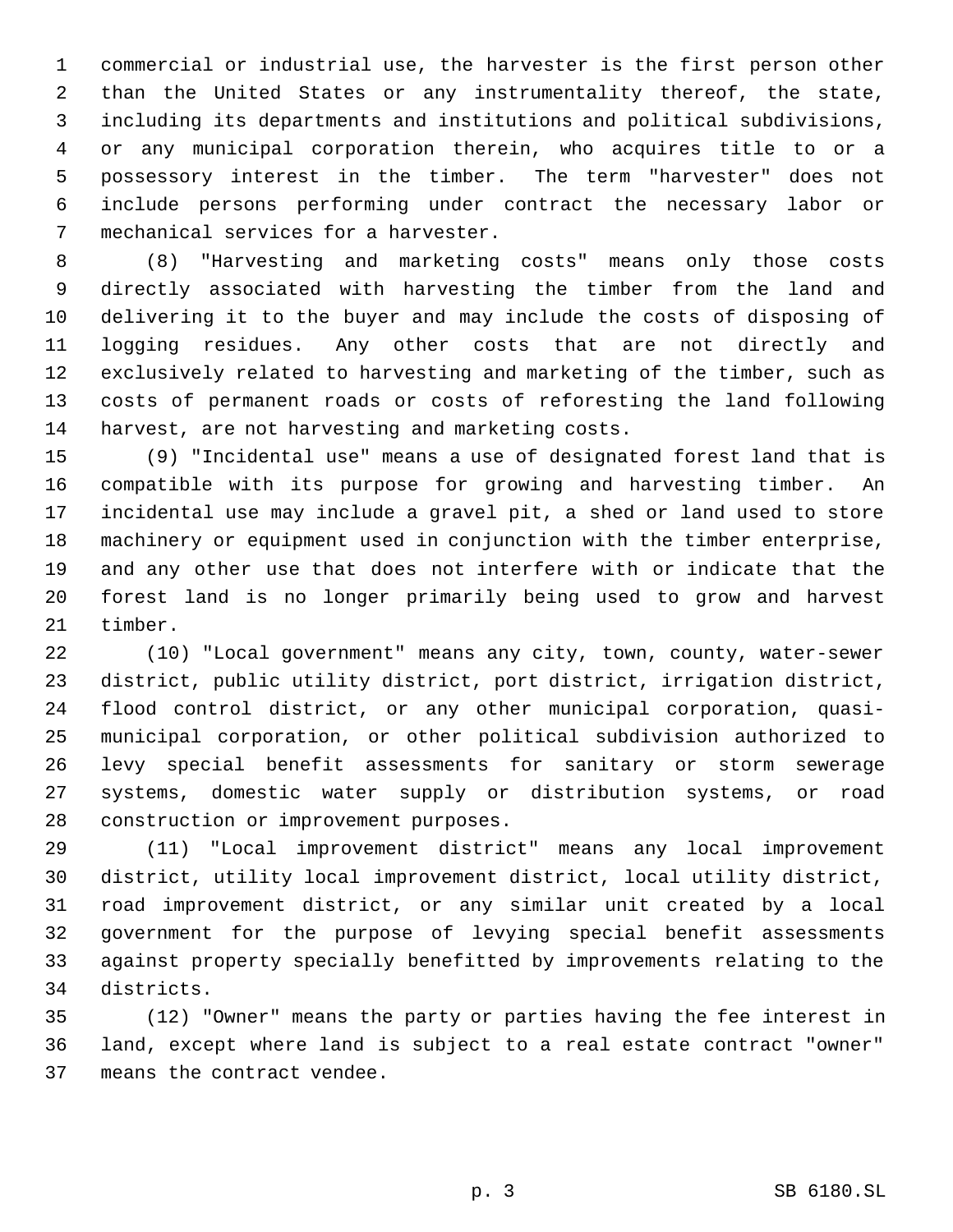(13) "Primarily" or "primary use" means the existing use of the land is so prevalent that when the characteristic use of the land is evaluated any other use appears to be conflicting or nonrelated.

 (14) "Short-rotation hardwoods" means hardwood trees, such as but not limited to hybrid cottonwoods, cultivated by agricultural methods in growing cycles shorter than fifteen years.

 (15) "Small harvester" means every person who from his or her own land or from the land of another under a right or license granted by lease or contract, either directly or by contracting with others for the necessary labor or mechanical services, fells, cuts, or takes timber for sale or for commercial or industrial use in an amount not exceeding two million board feet in a calendar year. When the United States or any instrumentality thereof, the state, including its departments and institutions and political subdivisions, or any municipal corporation therein so fells, cuts, or takes timber for sale or for commercial or industrial use, not exceeding these amounts, the small harvester is the first person other than the United States or any instrumentality thereof, the state, including its departments and institutions and political subdivisions, or any municipal corporation therein, who acquires title to or a possessory interest in the timber. Small harvester does not include persons performing under contract the necessary labor or mechanical services for a harvester, and it does not include the harvesters of Christmas trees or short-rotation hardwoods.

 (16) "Special benefit assessments" means special assessments levied or capable of being levied in any local improvement district or otherwise levied or capable of being levied by a local government to pay for all or part of the costs of a local improvement and which may be levied only for the special benefits to be realized by property by reason of that local improvement.

 (17) "Stumpage value of timber" means the appropriate stumpage value shown on tables prepared by the department under RCW 84.33.091. However, for timber harvested from public land and sold under a competitive bidding process, stumpage value means the actual amount paid to the seller in cash or other consideration. The stumpage value of timber from public land does not include harvesting and marketing costs if the timber from public land is harvested by, or under contract for, the United States or any instrumentality of the United States, the state, including its departments and institutions and political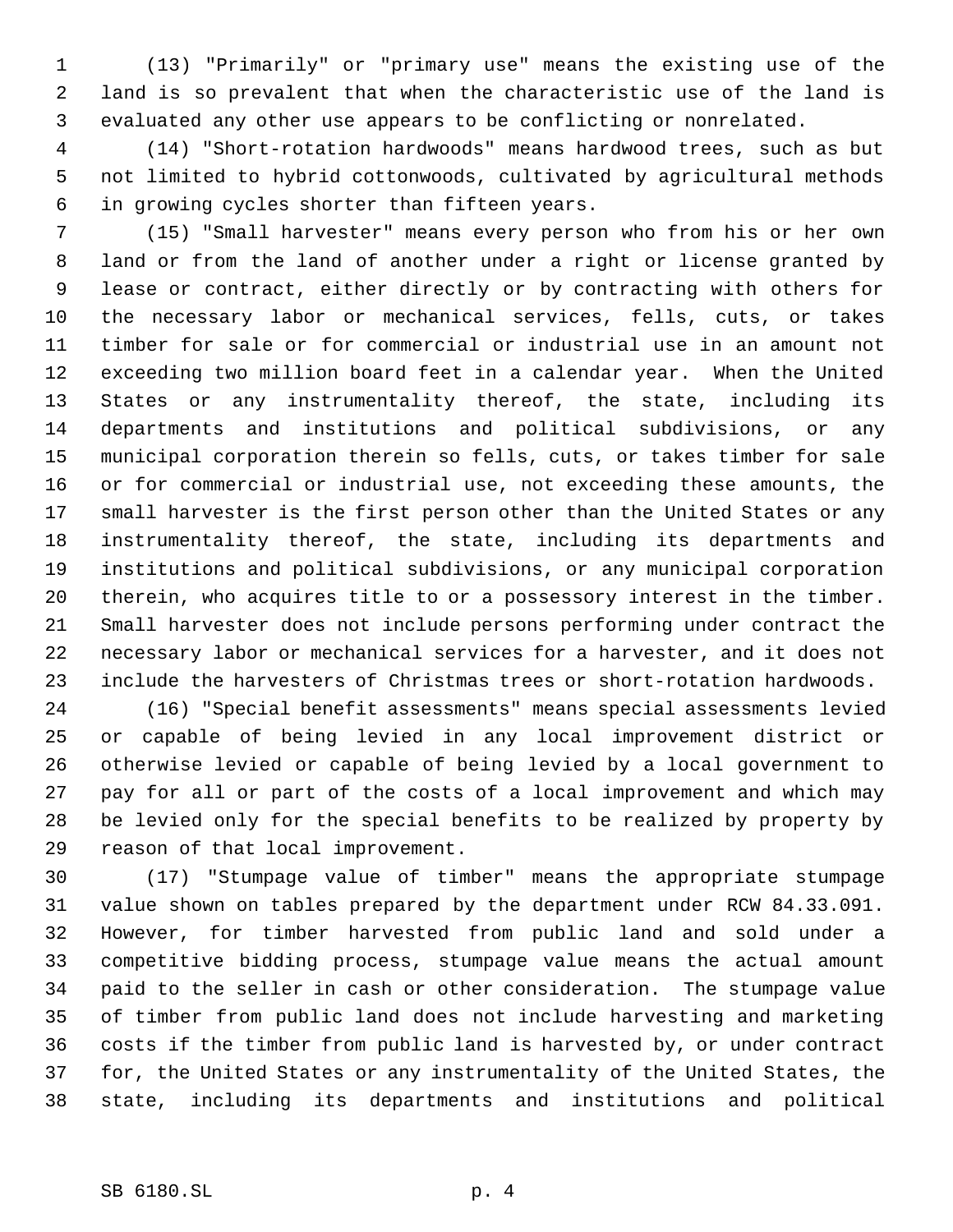subdivisions, or any municipal corporation therein. Whenever payment for the stumpage includes considerations other than cash, the value is the fair market value of the other consideration. If the other consideration is permanent roads, the value of the roads must be the appraised value as appraised by the seller.

 (18) "Timber" means forest trees, standing or down, on privately or publicly owned land, and except as provided in RCW 84.33.170 includes Christmas trees and short-rotation hardwoods.

 (19) "Timber assessed value" for a county means the sum of: (a) The total stumpage value of timber harvested from publicly owned land in the county multiplied by the public timber ratio, plus; (b) the total stumpage value of timber harvested from privately owned land in the county multiplied by the private timber ratio. The numerator of the public timber ratio is the rate of tax imposed by the county under RCW 84.33.051 on public timber harvests for the year of the calculation. The numerator of the private timber ratio is the rate of tax imposed by the county under RCW 84.33.051 on private timber harvests for the year of the calculation. The denominator of the private timber ratio and the public timber ratio is the composite property tax rate for the county for taxes due in the year of the calculation, expressed as a percentage of assessed value. The department must use the stumpage value of timber harvested during the most recent four calendar quarters for which the information is available. The department must calculate the timber assessed value for each county before October 1st of each year.

 (20) "Timber assessed value" for a taxing district means the timber assessed value for the county multiplied by a ratio. The numerator of the ratio is the total assessed value of forest land in the taxing district. The denominator is the total assessed value of forest land in the county. As used in this section, "assessed value of forest land" means the assessed value of forest land for taxes due in the year the timber assessed value for the county is calculated plus an additional value for public forest land. The additional value for public forest land is the product of the number of acres of public forest land that are available for timber harvesting determined under RCW 84.33.089 and the average assessed value per acre of private forest land in the county.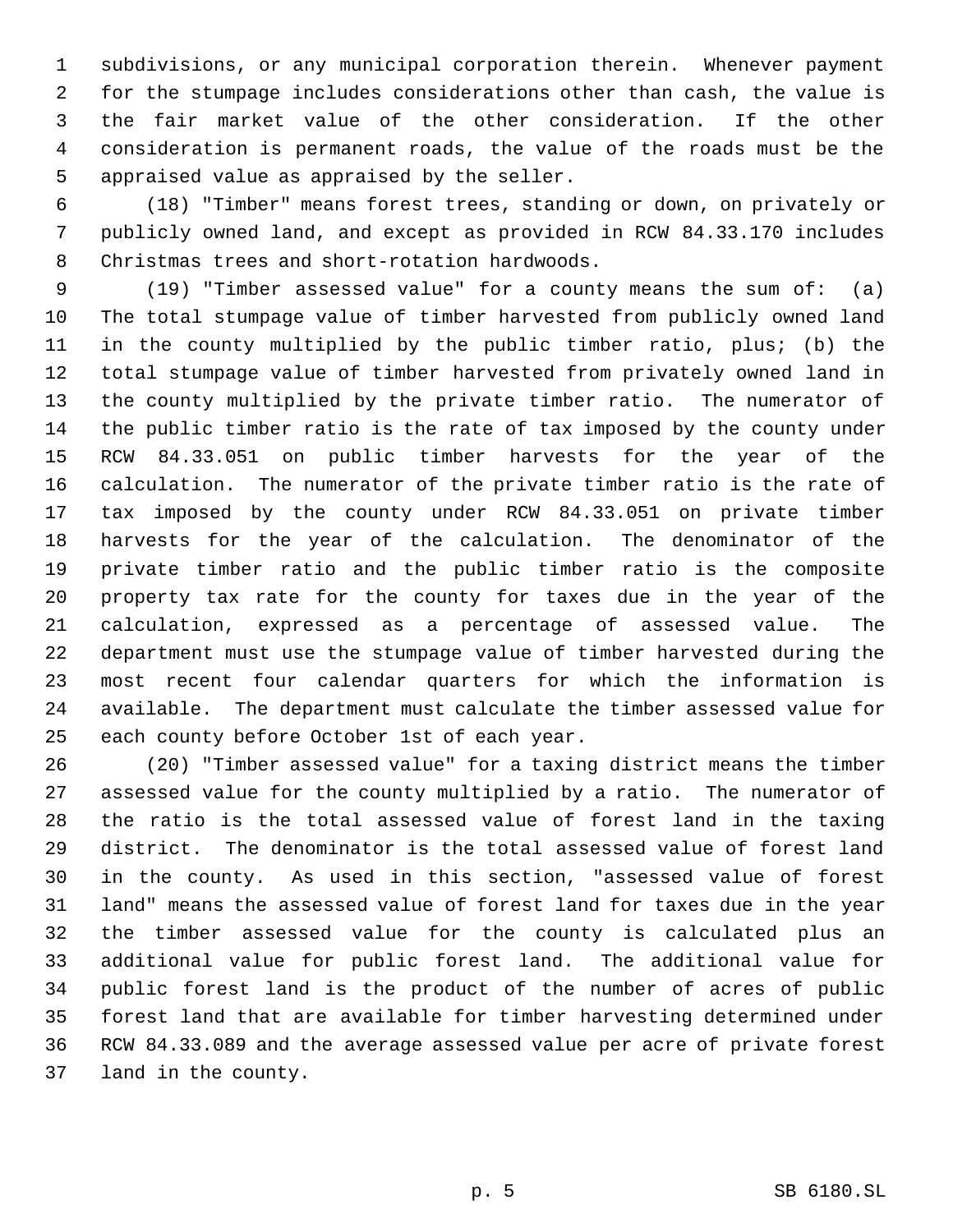(21) "Timber management plan" means a plan prepared by a trained forester, or any other person with adequate knowledge of timber management practices, concerning the use of the land to grow and 4 harvest timber. Such a plan ((includes)) may include:

(a) A legal description of the forest land;

 (b) A statement that the forest land is held in contiguous 7 ownership of ((twenty)) five or more acres and is primarily devoted to 8 and used to grow and harvest timber;

 (c) A brief description of the timber on the forest land or, if the timber on the land has been harvested, the owner's plan to restock the land with timber;

 (d) A statement about whether the forest land is also used to graze livestock;

 (e) A statement about whether the land has been used in compliance with the restocking, forest management, fire protection, insect and disease control, and forest debris provisions of Title 76 RCW; and

 (f) If the land has been recently harvested or supports a growth of brush and noncommercial type timber, a description of the owner's plan to restock the forest land within three years.

 **Sec. 2.** RCW 84.33.130 and 2003 c 170 s 4 are each amended to read as follows:

22  $(1)(a)(i)$  Notwithstanding any other provision of law, lands that 23 were assessed as classified forest land before July 22, 2001, ((shall be)) or as timber land under chapter 84.34 RCW before the merger date 25 adopted by the county under section 5 of this act, are designated forest land for the purposes of this chapter.

27 (ii) The owners of ((previously classified forest)) land ((shall)) 28 subject to the requirements of  $(a)(i)$  of this subsection are not  $((be))$ 29 required to apply for designation under this chapter. ((As of July 22, 30  $2001,$ ) The land and timber on such land (( $shall$ )) must be assessed and 31 taxed in accordance with the provisions of this chapter as of the date the land is designated forest land under (a)(i) of this subsection.

 (b) If a county legislative authority opts under section 5 of this act to merge its timber land classification with the designated forest land program of the county, the following provisions apply beginning on 36 the adopted merger date: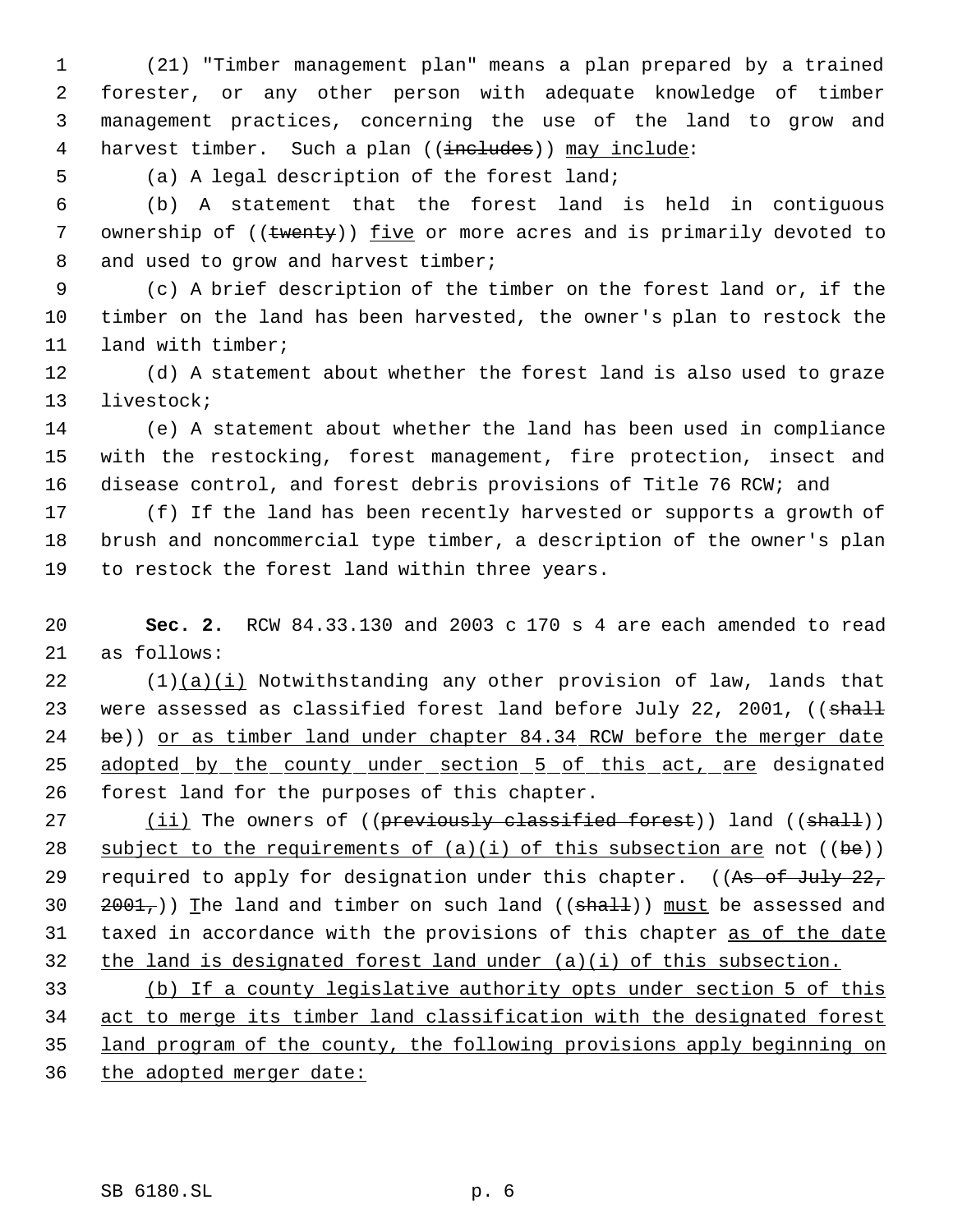(i) The date the property was classified as timber land is 2 considered to be the date the property was designated as forest land under this chapter;

4 (ii) The county assessor must notify each owner of timber land of 5 the merger by certified mail; and

 (iii) For any forest land subject to the provisions of (b)(i) of 7 this subsection that is then removed from designation, only compensating tax will be collected as a result of the removal in 9 accordance with RCW 84.33.140(12), unless otherwise provided by law.

 (2) An owner of land desiring that it be designated as forest land 11 and valued under RCW 84.33.140 as of January 1st of any year ((shall)) 12 must submit an application to the assessor of the county in which the land is located before January 1st of that year. The application 14 ((shall)) must be accompanied by a reasonable processing fee when the county legislative authority has established the requirement for such a fee.

 (3) No application of designation is required when publicly owned forest land is exchanged for privately owned forest land designated under this chapter. The land exchanged and received by an owner 20 subject to ad valorem taxation ((shall be)) is automatically granted designation under this chapter if the following conditions are met:

(a) The land will be used to grow and harvest timber; and

 (b) The owner of the land submits a document to the assessor's office that explains the details of the forest land exchange within sixty days of the closing date of the exchange. However, if the owner fails to submit information regarding the exchange by the end of this sixty-day period, the owner must file an application for designation as forest land under this chapter and the regular application process will be followed.

30  $(4)$  The application (( $sha11$ )) must be made upon forms prepared by 31 the department and supplied by the assessor, and ((shall)) must include the following:

 (a) A legal description of, or assessor's parcel numbers for, all land the applicant desires to be designated as forest land;

(b) The date or dates of acquisition of the land;

 (c) A brief description of the timber on the land, or if the timber has been harvested, the owner's plan for restocking;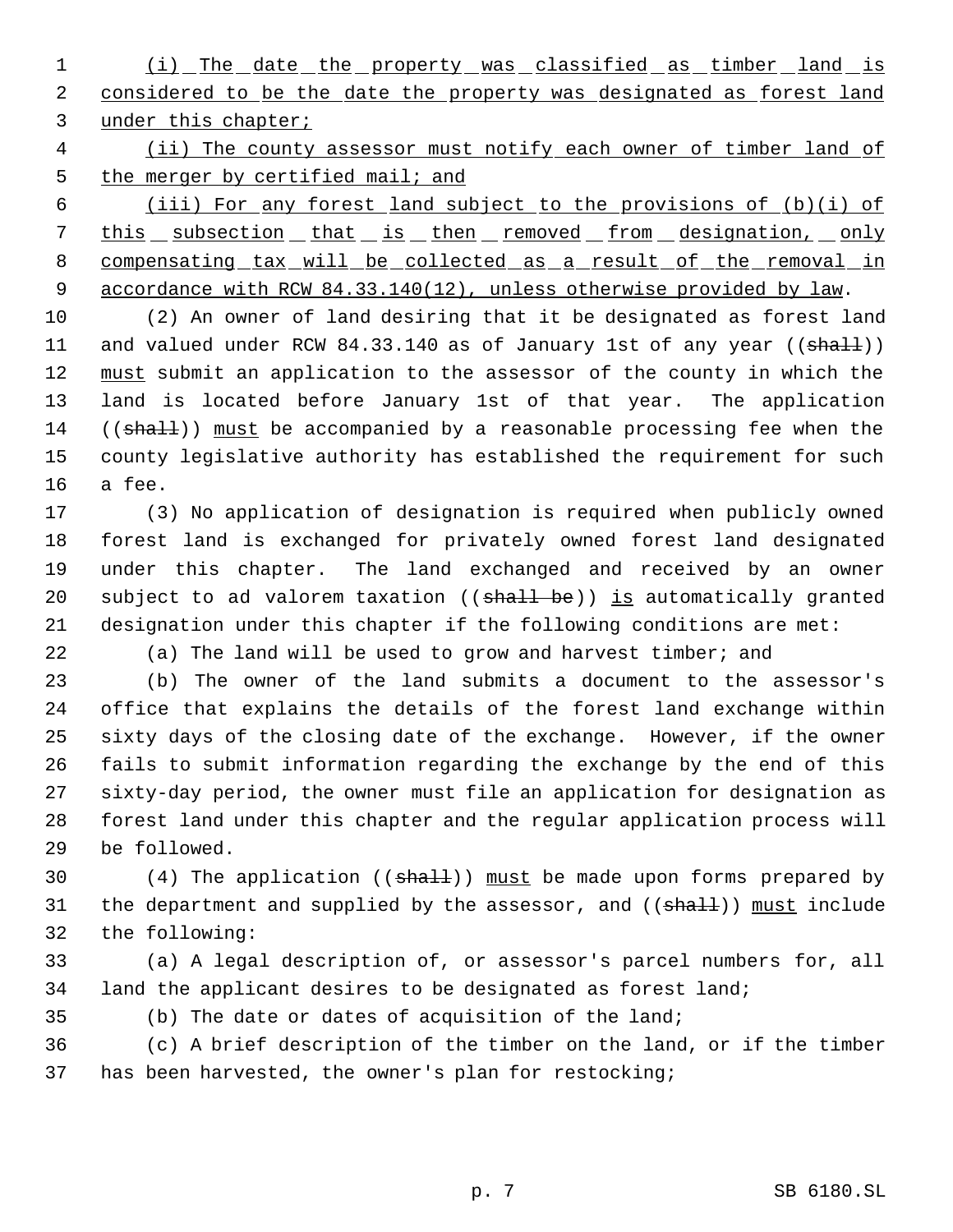(d) A copy of the timber management plan, if one exists, for the land prepared by a trained forester or any other person with adequate knowledge of timber management practices;

 (e) If a timber management plan exists, an explanation of the nature and extent to which the management plan has been implemented;

(f) Whether the land is used for grazing;

 (g) Whether the land has been subdivided or a plat has been filed with respect to the land;

 (h) Whether the land and the applicant are in compliance with the restocking, forest management, fire protection, insect and disease control, and forest debris provisions of Title 76 RCW or any applicable rules under Title 76 RCW;

 (i) Whether the land is subject to forest fire protection assessments under RCW 76.04.610;

 (j) Whether the land is subject to a lease, option, or other right that permits it to be used for any purpose other than growing and harvesting timber;

 (k) A summary of the past experience and activity of the applicant 19 in growing and harvesting timber;

 (l) A summary of current and continuing activity of the applicant in growing and harvesting timber;

 (m) A statement that the applicant is aware of the potential tax liability involved when the land ceases to be designated as forest land;

 (n) An affirmation that the statements contained in the application are true and that the land described in the application meets the definition of forest land in RCW 84.33.035; and

 (o) A description and/or drawing showing what areas of land for which designation is sought are used for incidental uses compatible with the definition of forest land in RCW 84.33.035.

31 (5) The assessor ((shall)) must afford the applicant an opportunity to be heard if the applicant so requests.

33 (6) The assessor ((shall)) must act upon the application with due regard to all relevant evidence and without any one or more items of evidence necessarily being determinative, except that the application may be denied for one of the following reasons, without regard to other items: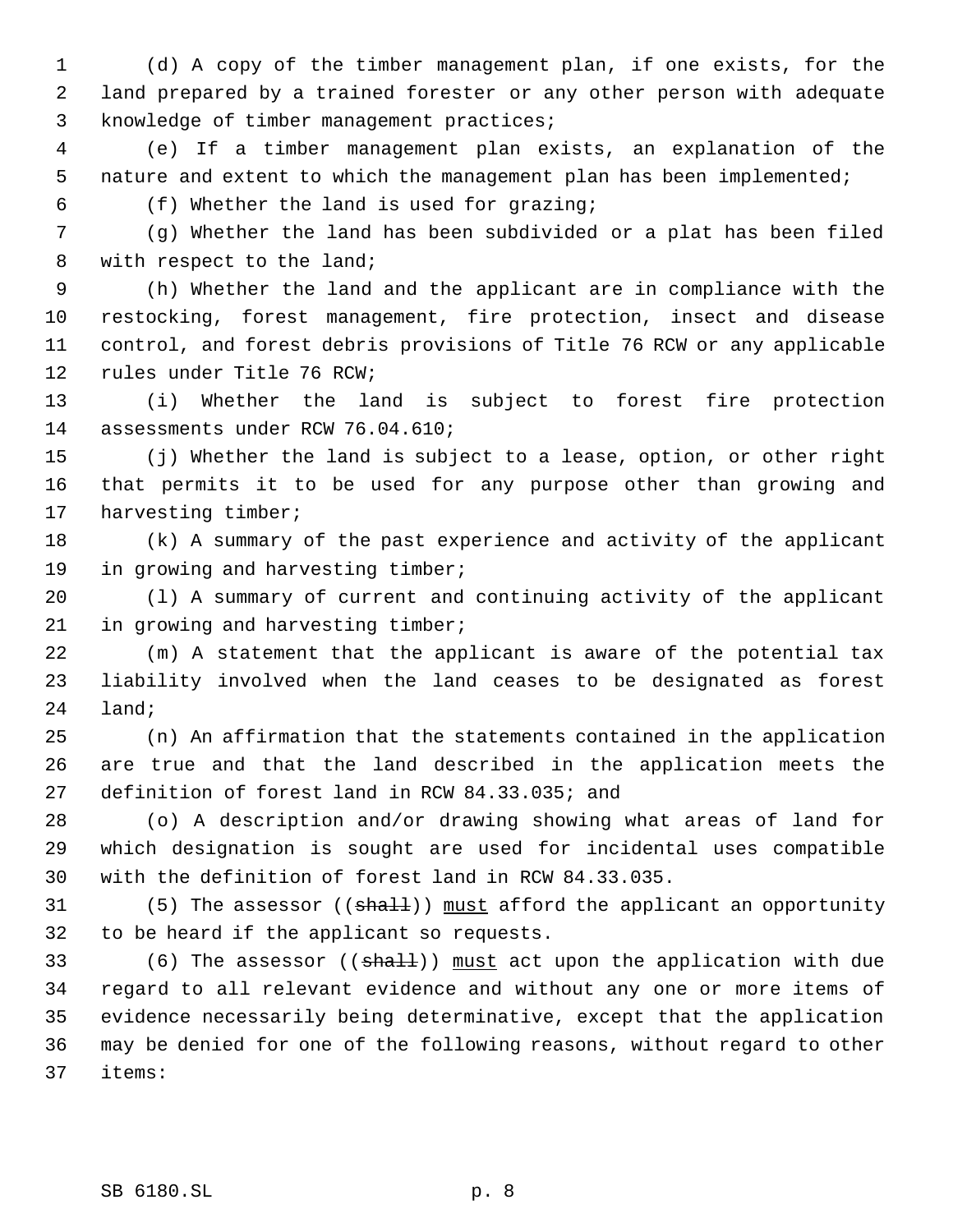(a) The land does not contain a "merchantable stand of timber" as 2 defined in chapter 76.09 RCW and applicable rules. This reason ((shall not)) alone ((be)) is not sufficient to deny the application (i) if the land has been recently harvested or supports a growth of brush or noncommercial type timber, and the application includes a plan for restocking within three years or a longer period necessitated by unavailability of seed or seedlings, or (ii) if only isolated areas within the land do not meet the minimum standards due to rock 9 outcroppings, swamps, unproductive soil or other natural conditions;

 (b) The applicant, with respect to the land, has failed to comply with a final administrative or judicial order with respect to a violation of the restocking, forest management, fire protection, insect and disease control, and forest debris provisions of Title 76 RCW or any applicable rules under Title 76 RCW; or

 (c) The land abuts a body of salt water and lies between the line of ordinary high tide and a line paralleling the ordinary high tide line and two hundred feet horizontally landward from the high tide line. However, if the assessor determines that a higher and better use exists for the land but this use would not be permitted or economically feasible by virtue of any federal, state, or local law or regulation, 21 the land ((shall)) must be assessed and valued under RCW 84.33.140 without being designated as forest land.

23 (7) The application ((shall be)) is deemed to have been approved 24 unless, prior to  $((\text{May}))$  July 1st of the year after the application was mailed or delivered to the assessor, the assessor notifies the applicant in writing of the extent to which the application is denied.

 (8) An owner who receives notice that his or her application has been denied, in whole or in part, may appeal the denial to the county board of equalization in accordance with the provisions of RCW 84.40.038.

 **Sec. 3.** RCW 84.33.140 and 2013 2nd sp.s. c 11 s 13 are each amended to read as follows:

 (1) When land has been designated as forest land under RCW 84.33.130, a notation of the designation must be made each year upon the assessment and tax rolls. A copy of the notice of approval together with the legal description or assessor's parcel numbers for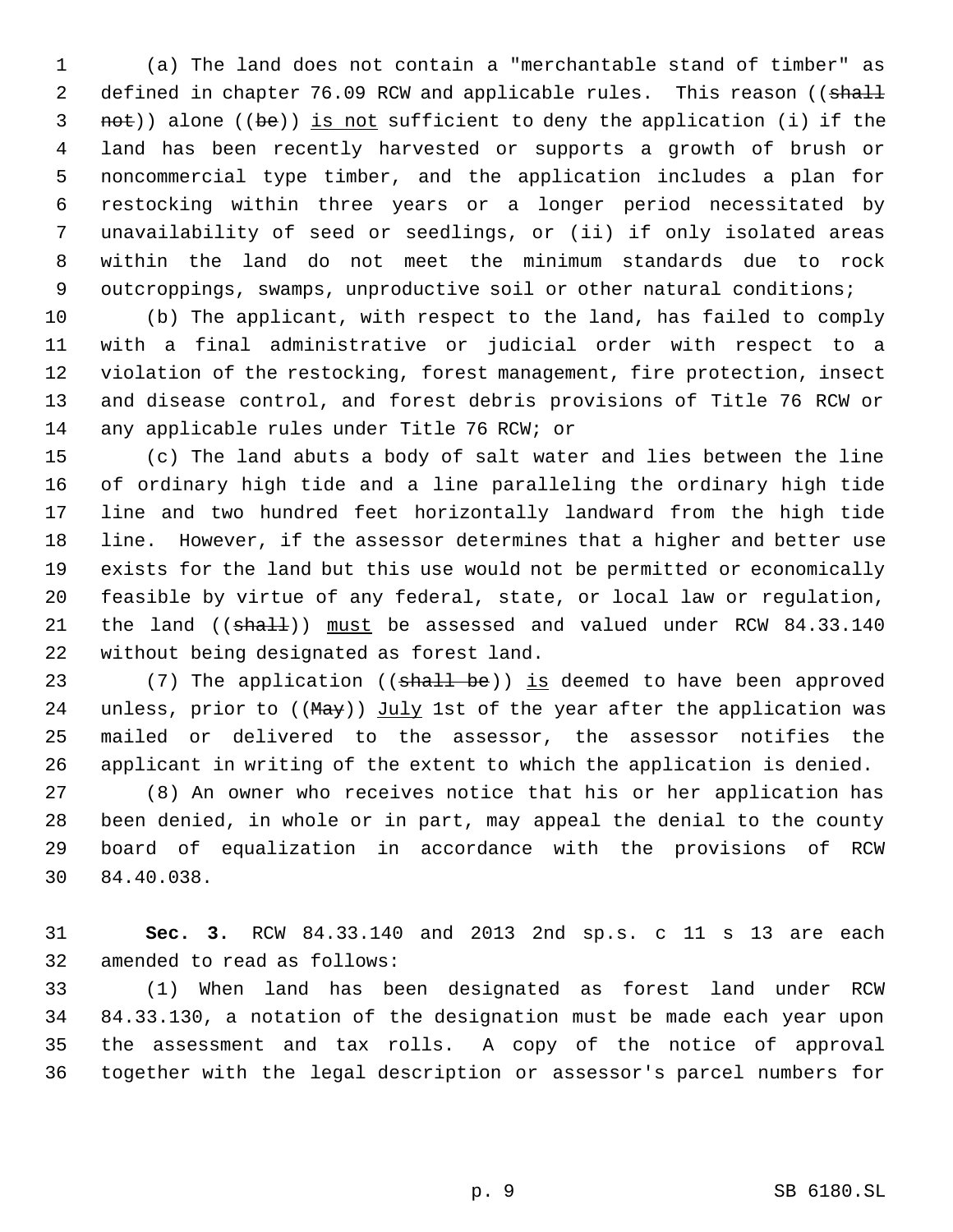the land must, at the expense of the applicant, be filed by the assessor in the same manner as deeds are recorded.

 (2) In preparing the assessment roll as of January 1, 2002, for taxes payable in 2003 and each January 1st thereafter, the assessor must list each parcel of designated forest land at a value with respect to the grade and class provided in this subsection and adjusted as provided in subsection (3) of this section. The assessor must compute the assessed value of the land using the same assessment ratio applied generally in computing the assessed value of other property in the county. Values for the several grades of bare forest land are as follows:

| <b>CLASS</b><br><b>GRADE</b><br>13<br>$\,1$<br>14<br>$\overline{c}$<br>$\,1\,$<br>15<br>$\overline{3}$<br>16<br>$\overline{4}$<br>17<br>$18$<br>$\,1$<br>$\overline{c}$<br>$\sqrt{2}$<br>19<br>3<br>20<br>$\overline{4}$<br>21<br>22<br>$\,1$<br>$\overline{c}$<br>$\overline{3}$<br>23<br>3<br>24<br>$\overline{4}$<br>25<br>26<br>$\,1$<br>$\overline{c}$<br>$\overline{4}$<br>27<br>$\overline{3}$<br>28<br>$\overline{4}$<br>29<br>30<br>$\,1$<br>$\overline{2}$<br>5<br>31<br>$\overline{3}$<br>32<br>$\overline{4}$<br>33<br>34<br>$\,1$<br>$\sqrt{6}$<br>$\overline{c}$<br>35 | <b>VALUES</b><br><b>OPERABILITY</b> |
|--------------------------------------------------------------------------------------------------------------------------------------------------------------------------------------------------------------------------------------------------------------------------------------------------------------------------------------------------------------------------------------------------------------------------------------------------------------------------------------------------------------------------------------------------------------------------------------|-------------------------------------|
|                                                                                                                                                                                                                                                                                                                                                                                                                                                                                                                                                                                      | PER ACRE                            |
|                                                                                                                                                                                                                                                                                                                                                                                                                                                                                                                                                                                      | \$234                               |
|                                                                                                                                                                                                                                                                                                                                                                                                                                                                                                                                                                                      | 229                                 |
|                                                                                                                                                                                                                                                                                                                                                                                                                                                                                                                                                                                      | 217                                 |
|                                                                                                                                                                                                                                                                                                                                                                                                                                                                                                                                                                                      | 157                                 |
|                                                                                                                                                                                                                                                                                                                                                                                                                                                                                                                                                                                      | 198                                 |
|                                                                                                                                                                                                                                                                                                                                                                                                                                                                                                                                                                                      | 190                                 |
|                                                                                                                                                                                                                                                                                                                                                                                                                                                                                                                                                                                      | 183                                 |
|                                                                                                                                                                                                                                                                                                                                                                                                                                                                                                                                                                                      | 132                                 |
|                                                                                                                                                                                                                                                                                                                                                                                                                                                                                                                                                                                      | 154                                 |
|                                                                                                                                                                                                                                                                                                                                                                                                                                                                                                                                                                                      | 149                                 |
|                                                                                                                                                                                                                                                                                                                                                                                                                                                                                                                                                                                      | 148                                 |
|                                                                                                                                                                                                                                                                                                                                                                                                                                                                                                                                                                                      | 113                                 |
|                                                                                                                                                                                                                                                                                                                                                                                                                                                                                                                                                                                      | $117\,$                             |
|                                                                                                                                                                                                                                                                                                                                                                                                                                                                                                                                                                                      | 114                                 |
|                                                                                                                                                                                                                                                                                                                                                                                                                                                                                                                                                                                      | 113                                 |
|                                                                                                                                                                                                                                                                                                                                                                                                                                                                                                                                                                                      | 86                                  |
|                                                                                                                                                                                                                                                                                                                                                                                                                                                                                                                                                                                      | 85                                  |
|                                                                                                                                                                                                                                                                                                                                                                                                                                                                                                                                                                                      | $78\,$                              |
|                                                                                                                                                                                                                                                                                                                                                                                                                                                                                                                                                                                      | $77\,$                              |
|                                                                                                                                                                                                                                                                                                                                                                                                                                                                                                                                                                                      | 52                                  |
|                                                                                                                                                                                                                                                                                                                                                                                                                                                                                                                                                                                      | 43                                  |
|                                                                                                                                                                                                                                                                                                                                                                                                                                                                                                                                                                                      | 39                                  |
| 3<br>36                                                                                                                                                                                                                                                                                                                                                                                                                                                                                                                                                                              | 39                                  |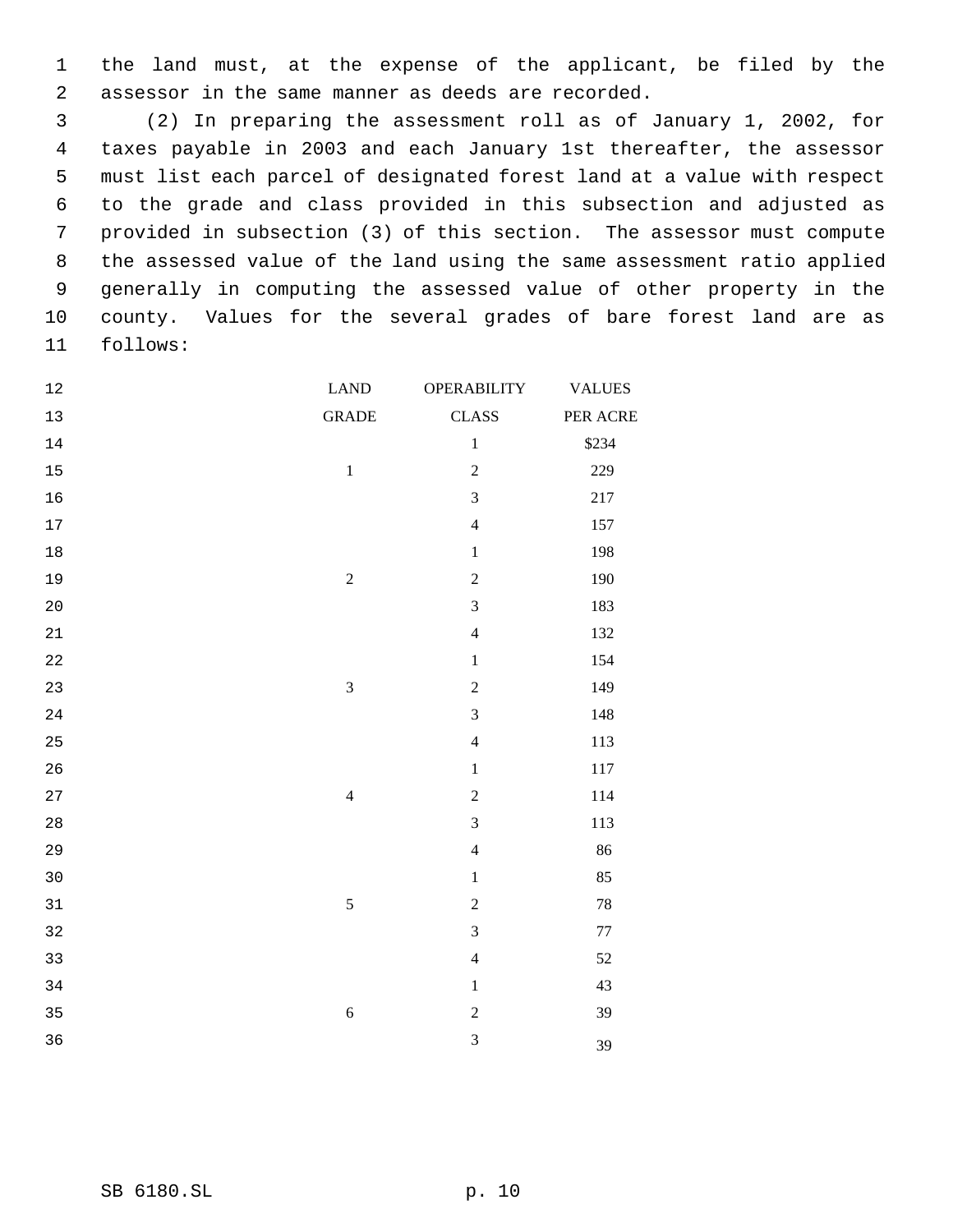| $\mathbf{1}$   |   | $\overline{4}$ | 37           |
|----------------|---|----------------|--------------|
| $\overline{2}$ |   | 1              | 21           |
| $\overline{3}$ | 7 | 2              | 21           |
| 4              |   | 3              | 20           |
| 5              |   | $\overline{4}$ | 20           |
| 6              | 8 |                | $\mathbf{1}$ |

 (3) On or before December 31, 2001, the department must adjust by rule under chapter 34.05 RCW, the forest land values contained in subsection (2) of this section in accordance with this subsection, and must certify the adjusted values to the assessor who will use these values in preparing the assessment roll as of January 1, 2002. For the adjustment to be made on or before December 31, 2001, for use in the 2002 assessment year, the department must:

 (a) Divide the aggregate value of all timber harvested within the state between July 1, 1996, and June 30, 2001, by the aggregate harvest volume for the same period, as determined from the harvester excise tax returns filed with the department under RCW 84.33.074; and

 (b) Divide the aggregate value of all timber harvested within the state between July 1, 1995, and June 30, 2000, by the aggregate harvest volume for the same period, as determined from the harvester excise tax returns filed with the department under RCW 84.33.074; and

 (c) Adjust the forest land values contained in subsection (2) of this section by a percentage equal to one-half of the percentage change in the average values of harvested timber reflected by comparing the resultant values calculated under (a) and (b) of this subsection.

 (4) For the adjustments to be made on or before December 31, 2002, and each succeeding year thereafter, the same procedure described in subsection (3) of this section must be followed using harvester excise tax returns filed under RCW 84.33.074. However, this adjustment must be made to the prior year's adjusted value, and the five-year periods for calculating average harvested timber values must be successively one year more recent.

 (5) Land graded, assessed, and valued as forest land must continue to be so graded, assessed, and valued until removal of designation by the assessor upon the occurrence of any of the following:

 (a) Receipt of notice of request to withdraw land classified under RCW 84.34.020(3) within two years before the date of the merger under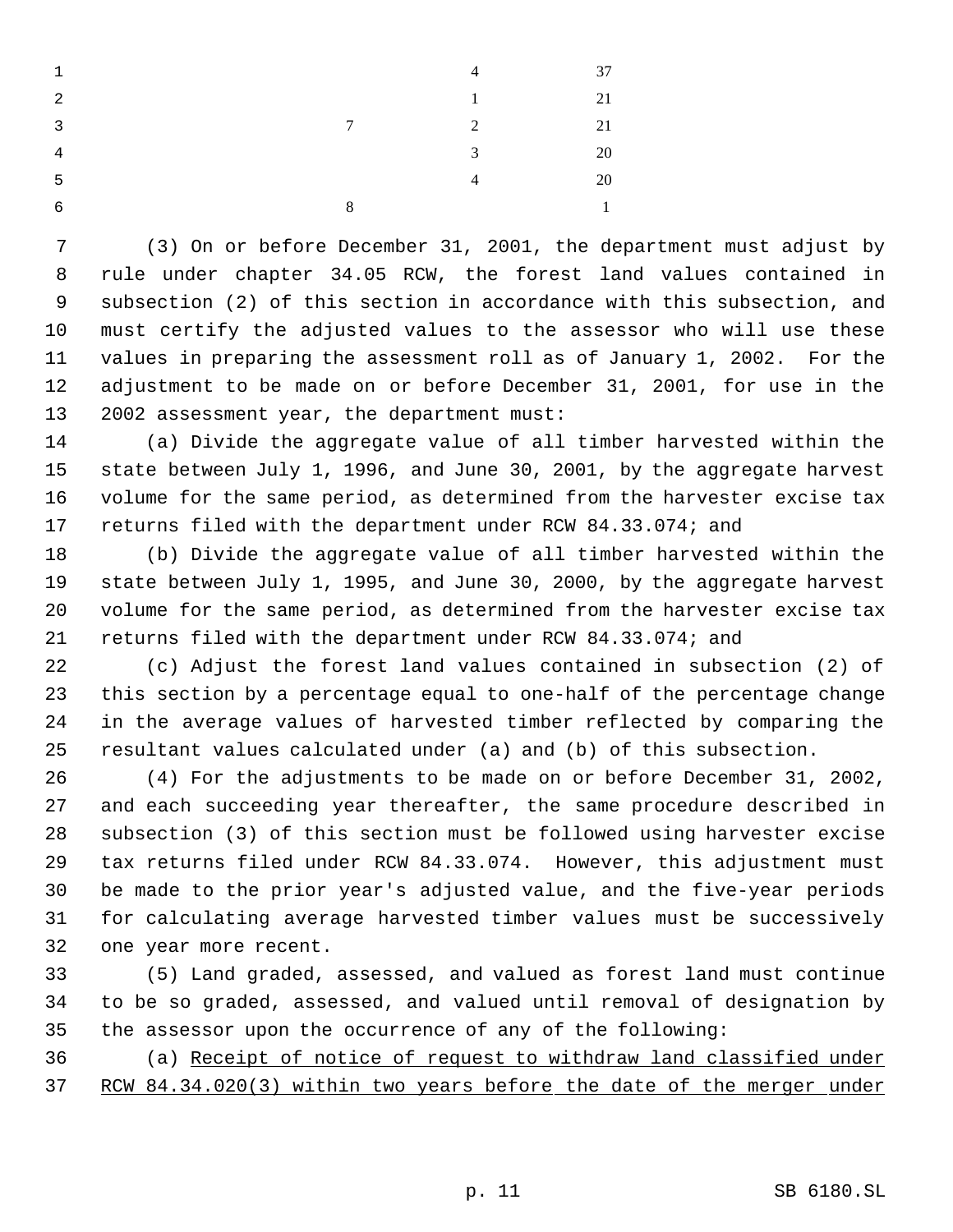1 section 5 of this act. Land previously classified under chapter 84.34 2 RCW will be removed under the provisions of this chapter when two 3 assessment years have passed following receipt of the notice as described in RCW 84.34.070(1);

(b) Receipt of notice from the owner to remove the designation;

6 ( $(\overline{\mathbf{b}})$ ) (c) Sale or transfer to an ownership making the land exempt from ad valorem taxation;

8 ( $(\{e\})$ ) (d) Sale or transfer of all or a portion of the land to a new owner, unless the new owner has signed a notice of forest land designation continuance, except transfer to an owner who is an heir or devisee of a deceased owner, does not, by itself, result in removal of designation. The signed notice of continuance must be attached to the real estate excise tax affidavit provided for in RCW 82.45.150. The notice of continuance must be on a form prepared by the department. If the notice of continuance is not signed by the new owner and attached to the real estate excise tax affidavit, all compensating taxes calculated under subsection (11) of this section are due and payable by the seller or transferor at time of sale. The auditor may not accept an instrument of conveyance regarding designated forest land for filing or recording unless the new owner has signed the notice of continuance or the compensating tax has been paid, as evidenced by the real estate excise tax stamp affixed thereto by the treasurer. The seller, transferor, or new owner may appeal the new assessed valuation calculated under subsection (11) of this section to the county board of equalization in accordance with the provisions of RCW 84.40.038. Jurisdiction is hereby conferred on the county board of equalization to hear these appeals;

28  $((\{d\})$  (e) Determination by the assessor, after giving the owner written notice and an opportunity to be heard, that:

 (i) The land is no longer primarily devoted to and used for growing and harvesting timber. However, land may not be removed from designation if a governmental agency, organization, or other recipient identified in subsection (13) or (14) of this section as exempt from the payment of compensating tax has manifested its intent in writing or by other official action to acquire a property interest in the designated forest land by means of a transaction that qualifies for an exemption under subsection (13) or (14) of this section. The governmental agency, organization, or recipient must annually provide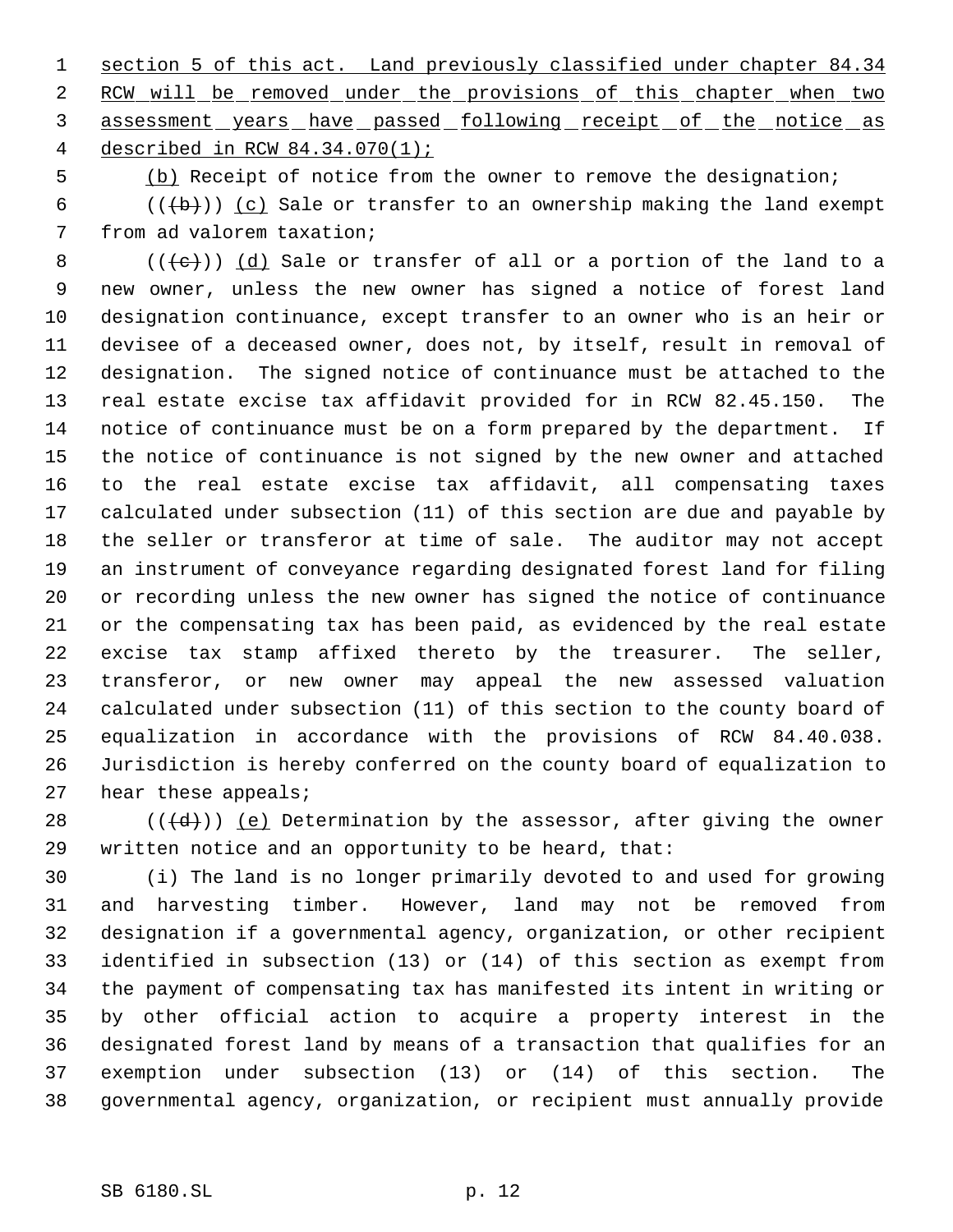the assessor of the county in which the land is located reasonable evidence in writing of the intent to acquire the designated land as long as the intent continues or within sixty days of a request by the assessor. The assessor may not request this evidence more than once in a calendar year;

 (ii) The owner has failed to comply with a final administrative or judicial order with respect to a violation of the restocking, forest management, fire protection, insect and disease control, and forest debris provisions of Title 76 RCW or any applicable rules under Title 76 RCW; or

 (iii) Restocking has not occurred to the extent or within the time specified in the application for designation of such land.

 (6) Land may not be removed from designation if there is a governmental restriction that prohibits, in whole or in part, the owner from harvesting timber from the owner's designated forest land. If only a portion of the parcel is impacted by governmental restrictions of this nature, the restrictions cannot be used as a basis to remove the remainder of the forest land from designation under this chapter. For the purposes of this section, "governmental restrictions" includes: (a) Any law, regulation, rule, ordinance, program, or other action adopted or taken by a federal, state, county, city, or other governmental entity; or (b) the land's zoning or its presence within an urban growth area designated under RCW 36.70A.110.

 (7) The assessor has the option of requiring an owner of forest land to file a timber management plan with the assessor upon the occurrence of one of the following:

 (a) An application for designation as forest land is submitted;  $((e^{\pi})^{\circ})$ 

 (b) Designated forest land is sold or transferred and a notice of 30 continuance, described in subsection  $(5)((\{e\}))$  $(d)$  of this section, is 31 signed<sub>*i* or</sub>

 (c) The assessor has reason to believe that forest land sized less than twenty acres is no longer primarily devoted to and used for 34 growing and harvesting timber. The assessor may require a timber management plan to assist with determining continuing eligibility as designated forest land.

 (8) If land is removed from designation because of any of the 38 circumstances listed in subsection  $(5)(a)$  through  $((e+))$   $(d)$  of this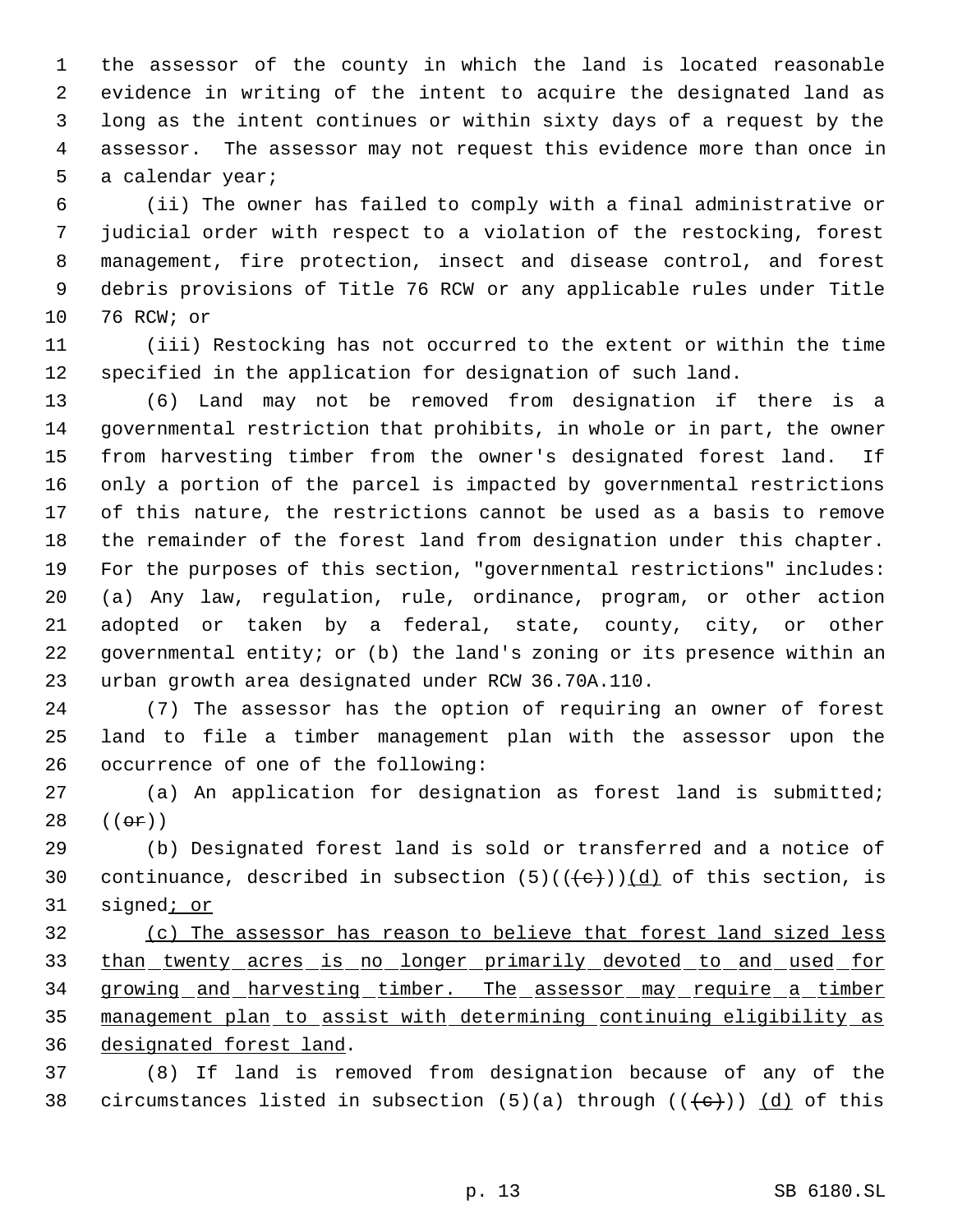section, the removal applies only to the land affected. If land is 2 removed from designation because of subsection  $(5)((\{d\}))$  (e) of this section, the removal applies only to the actual area of land that is no longer primarily devoted to the growing and harvesting of timber, without regard to any other land that may have been included in the application and approved for designation, as long as the remaining designated forest land meets the definition of forest land contained in RCW 84.33.035.

 (9) Within thirty days after the removal of designation as forest land, the assessor must notify the owner in writing, setting forth the reasons for the removal. The seller, transferor, or owner may appeal the removal to the county board of equalization in accordance with the provisions of RCW 84.40.038.

 (10) Unless the removal is reversed on appeal a copy of the notice of removal with a notation of the action, if any, upon appeal, together with the legal description or assessor's parcel numbers for the land removed from designation must, at the expense of the applicant, be filed by the assessor in the same manner as deeds are recorded and a notation of removal from designation must immediately be made upon the assessment and tax rolls. The assessor must revalue the land to be removed with reference to its true and fair value as of January 1st of the year of removal from designation. Both the assessed value before and after the removal of designation must be listed. Taxes based on the value of the land as forest land are assessed and payable up until the date of removal and taxes based on the true and fair value of the land are assessed and payable from the date of removal from designation.

28 (11) Except as provided in subsection  $(5)((\{e\}))(d)$ ,  $(13)$ , or  $(14)$  of this section, a compensating tax is imposed on land removed from designation as forest land. The compensating tax is due and payable to the treasurer thirty days after the owner is notified of the amount of this tax. As soon as possible after the land is removed from designation, the assessor must compute the amount of compensating tax and mail a notice to the owner of the amount of compensating tax owed and the date on which payment of this tax is due. The amount of compensating tax is equal to the difference between the amount of tax last levied on the land as designated forest land and an amount equal to the new assessed value of the land multiplied by the dollar rate of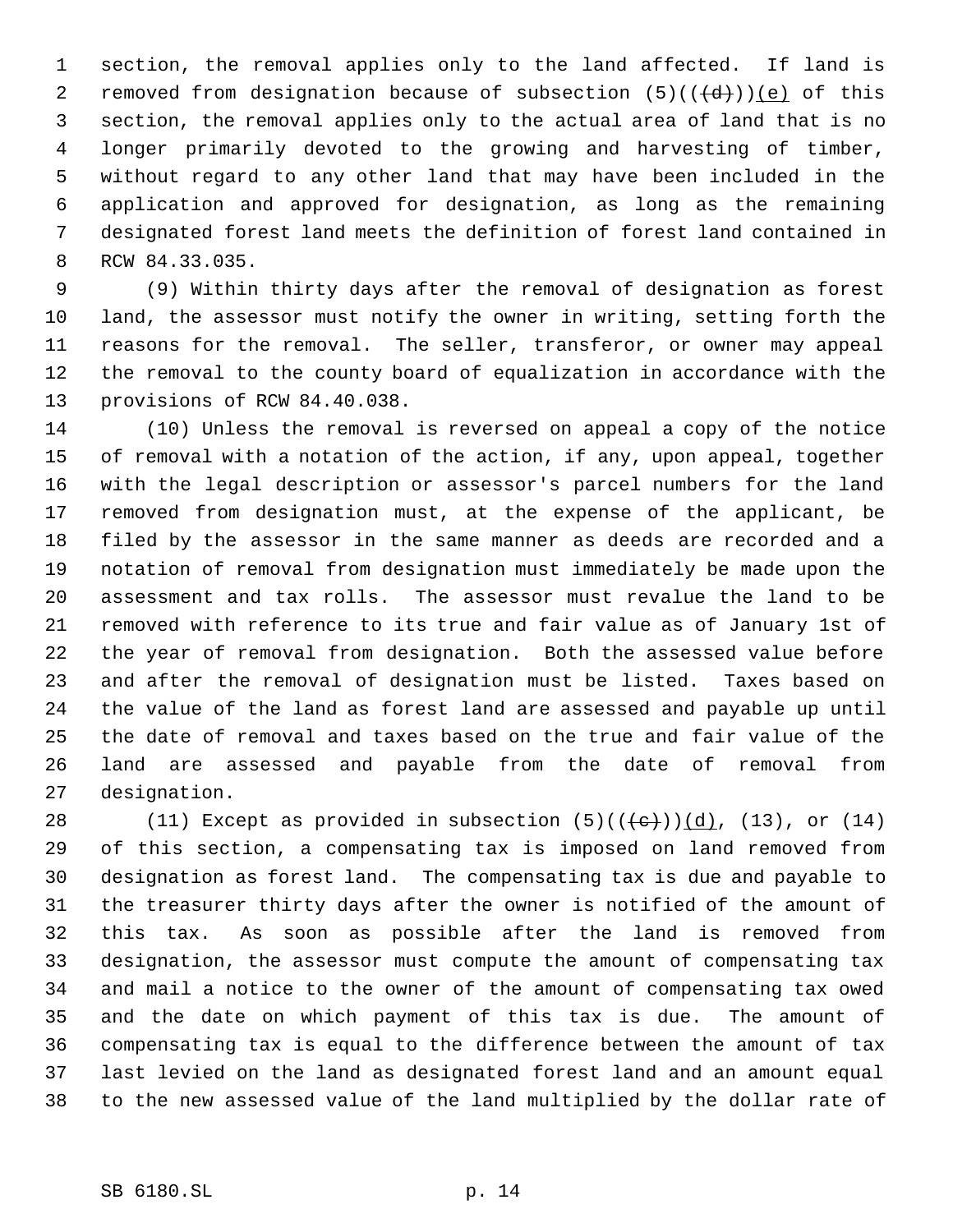the last levy extended against the land, multiplied by a number, in no event greater than nine, equal to the number of years for which the land was designated as forest land, plus compensating taxes on the land at forest land values up until the date of removal and the prorated taxes on the land at true and fair value from the date of removal to the end of the current tax year.

 (12) Compensating tax, together with applicable interest thereon, becomes a lien on the land, which attaches at the time the land is removed from designation as forest land and has priority and must be fully paid and satisfied before any recognizance, mortgage, judgment, debt, obligation, or responsibility to or with which the land may become charged or liable. The lien may be foreclosed upon expiration of the same period after delinquency and in the same manner provided by law for foreclosure of liens for delinquent real property taxes as provided in RCW 84.64.050. Any compensating tax unpaid on its due date will thereupon become delinquent. From the date of delinquency until paid, interest is charged at the same rate applied by law to delinquent ad valorem property taxes.

 (13) The compensating tax specified in subsection (11) of this section may not be imposed if the removal of designation under subsection (5) of this section resulted solely from:

 (a) Transfer to a government entity in exchange for other forest land located within the state of Washington;

 (b) A taking through the exercise of the power of eminent domain, or sale or transfer to an entity having the power of eminent domain in anticipation of the exercise of such power;

 (c) A donation of fee title, development rights, or the right to harvest timber, to a government agency or organization qualified under RCW 84.34.210 and 64.04.130 for the purposes enumerated in those sections, or the sale or transfer of fee title to a governmental entity or a nonprofit nature conservancy corporation, as defined in RCW 64.04.130, exclusively for the protection and conservation of lands recommended for state natural area preserve purposes by the natural heritage council and natural heritage plan as defined in chapter 79.70 RCW or approved for state natural resources conservation area purposes as defined in chapter 79.71 RCW, or for acquisition and management as a community forest trust as defined in chapter 79.155 RCW. At such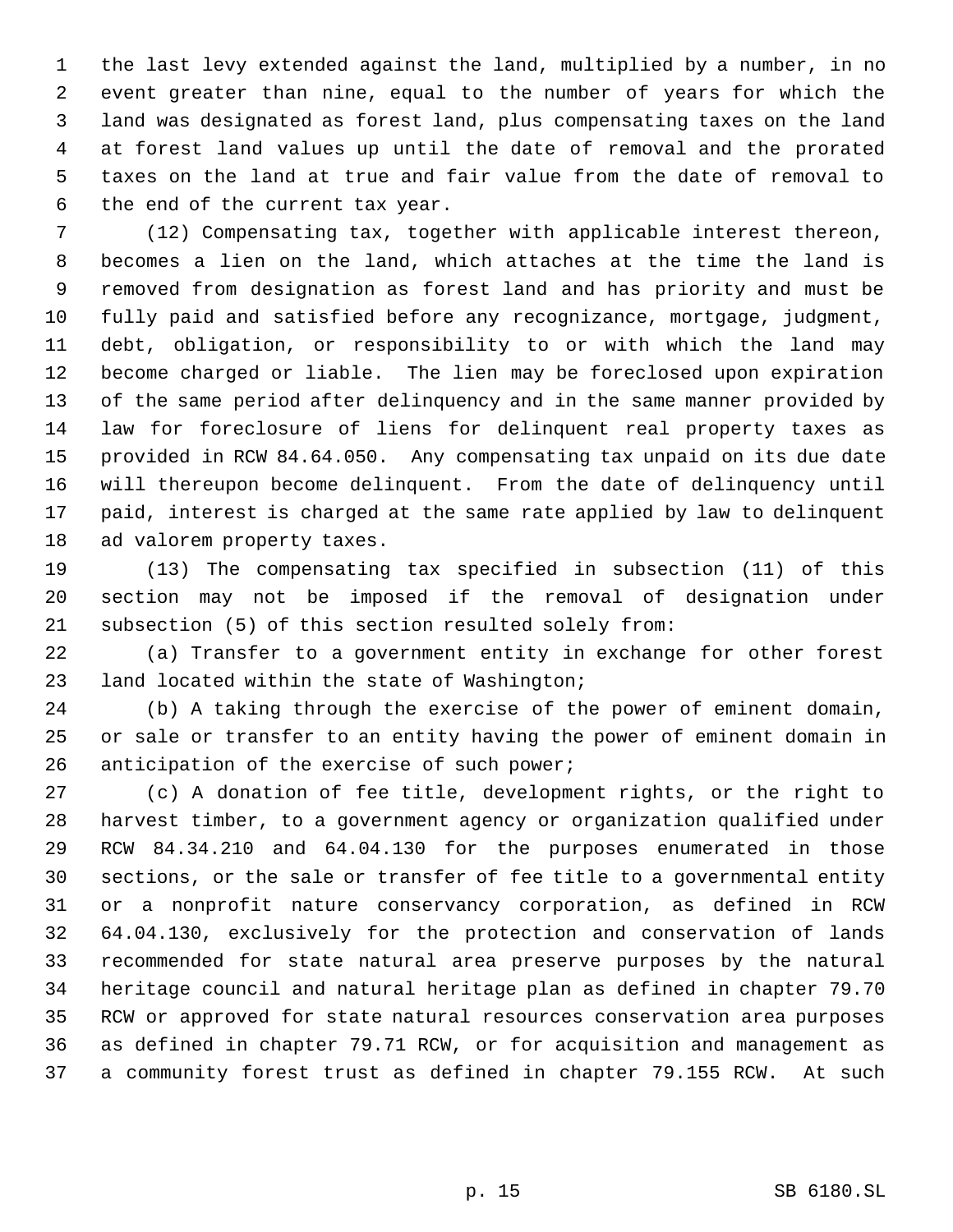time as the land is not used for the purposes enumerated, the compensating tax specified in subsection (11) of this section is imposed upon the current owner;

 (d) The sale or transfer of fee title to the parks and recreation commission for park and recreation purposes;

 (e) Official action by an agency of the state of Washington or by the county or city within which the land is located that disallows the present use of the land;

 (f) The creation, sale, or transfer of forestry riparian easements under RCW 76.13.120;

 (g) The creation, sale, or transfer of a conservation easement of private forest lands within unconfined channel migration zones or containing critical habitat for threatened or endangered species under RCW 76.09.040;

 (h) The sale or transfer of land within two years after the death of the owner of at least a fifty percent interest in the land if the land has been assessed and valued as classified forest land, designated as forest land under this chapter, or classified under chapter 84.34 RCW continuously since 1993. The date of death shown on a death certificate is the date used for the purposes of this subsection (13)(h); or

 (i)(i) The discovery that the land was designated under this chapter in error through no fault of the owner. For purposes of this subsection (13)(i), "fault" means a knowingly false or misleading statement, or other act or omission not in good faith, that contributed to the approval of designation under this chapter or the failure of the assessor to remove the land from designation under this chapter.

 (ii) For purposes of this subsection (13), the discovery that land was designated under this chapter in error through no fault of the owner is not the sole reason for removal of designation under subsection (5) of this section if an independent basis for removal exists. An example of an independent basis for removal includes the land no longer being devoted to and used for growing and harvesting timber.

 (14) In a county with a population of more than six hundred thousand inhabitants or in a county with a population of at least two hundred forty-five thousand inhabitants that borders Puget Sound as defined in RCW 90.71.010, the compensating tax specified in subsection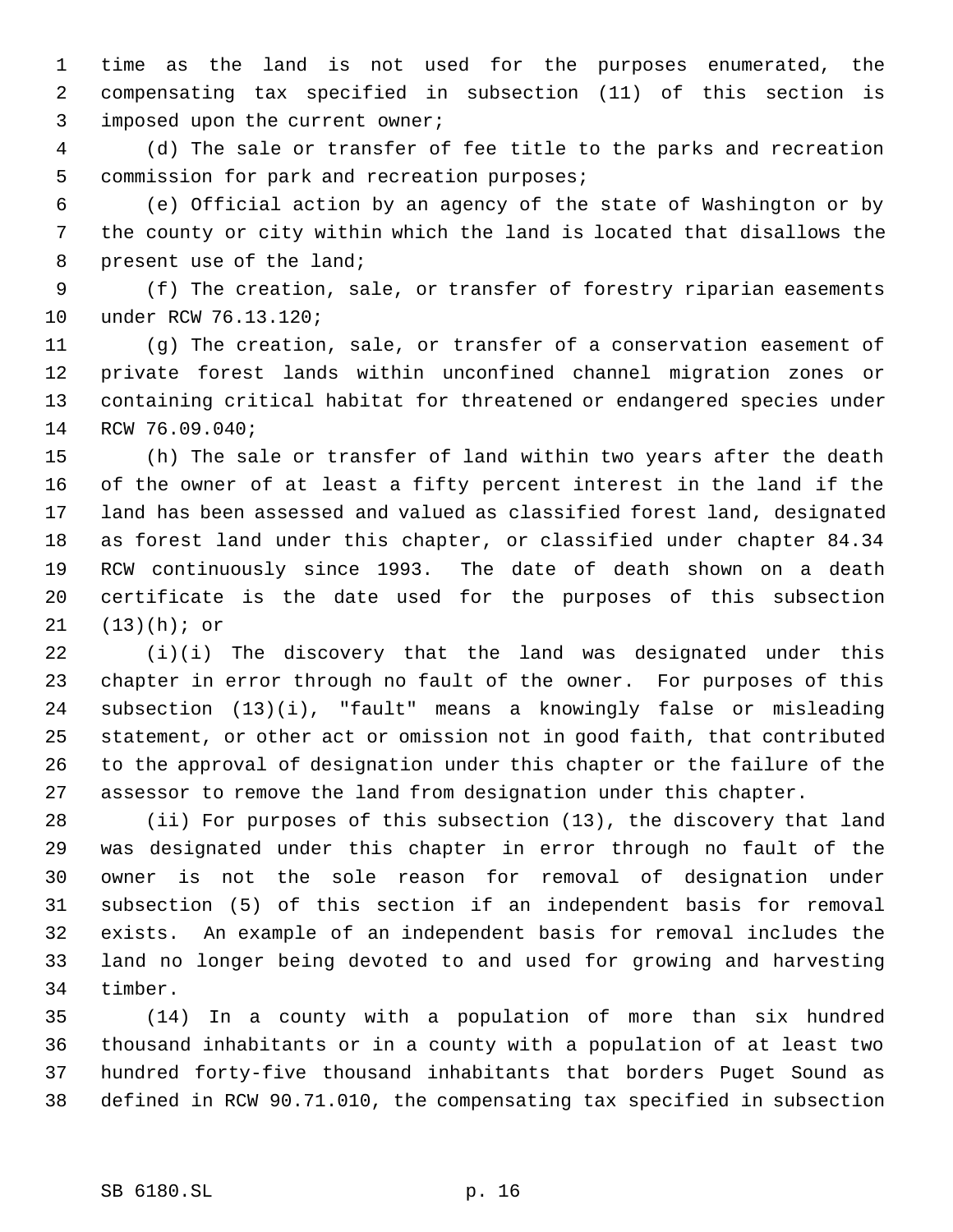(11) of this section may not be imposed if the removal of designation as forest land under subsection (5) of this section resulted solely from:

(a) An action described in subsection (13) of this section; or

 (b) A transfer of a property interest to a government entity, or to a nonprofit historic preservation corporation or nonprofit nature conservancy corporation, as defined in RCW 64.04.130, to protect or enhance public resources, or to preserve, maintain, improve, restore, limit the future use of, or otherwise to conserve for public use or enjoyment, the property interest being transferred. At such time as the property interest is not used for the purposes enumerated, the compensating tax is imposed upon the current owner.

 **Sec. 4.** RCW 84.33.145 and 2012 c 170 s 2 are each amended to read as follows:

15 (1) If no later than thirty days after removal of designation under 16 this chapter the owner applies for classification under:

17 (a) RCW  $84.34.020(1)((\frac{1}{7} + (2), \text{ or } (3), \text{ then}))$ ;

(b) RCW 84.34.020(2); or

 (c) RCW 84.34.020(3), unless the timber land classification and designated forest land program are merged under section 5 of this act,

21 then, for the purposes of (a), (b), or (c) of this subsection, the designated forest land may not be considered removed from designation for purposes of the compensating tax under RCW 84.33.140 until the application for current use classification under chapter 84.34 RCW is denied or the property is removed from classification under RCW 84.34.108.

 (2) Upon removal of classification under RCW 84.34.108, the amount of compensating tax due under this chapter is equal to:

 (a) The difference, if any, between the amount of tax last levied on the land as designated forest land and an amount equal to the new assessed valuation of the land when removed from classification under RCW 84.34.108 multiplied by the dollar rate of the last levy extended against the land, multiplied by

(b) A number equal to:

 (i) The number of years the land was designated under this chapter, if the total number of years the land was designated under this chapter and classified under chapter 84.34 RCW is less than ten; or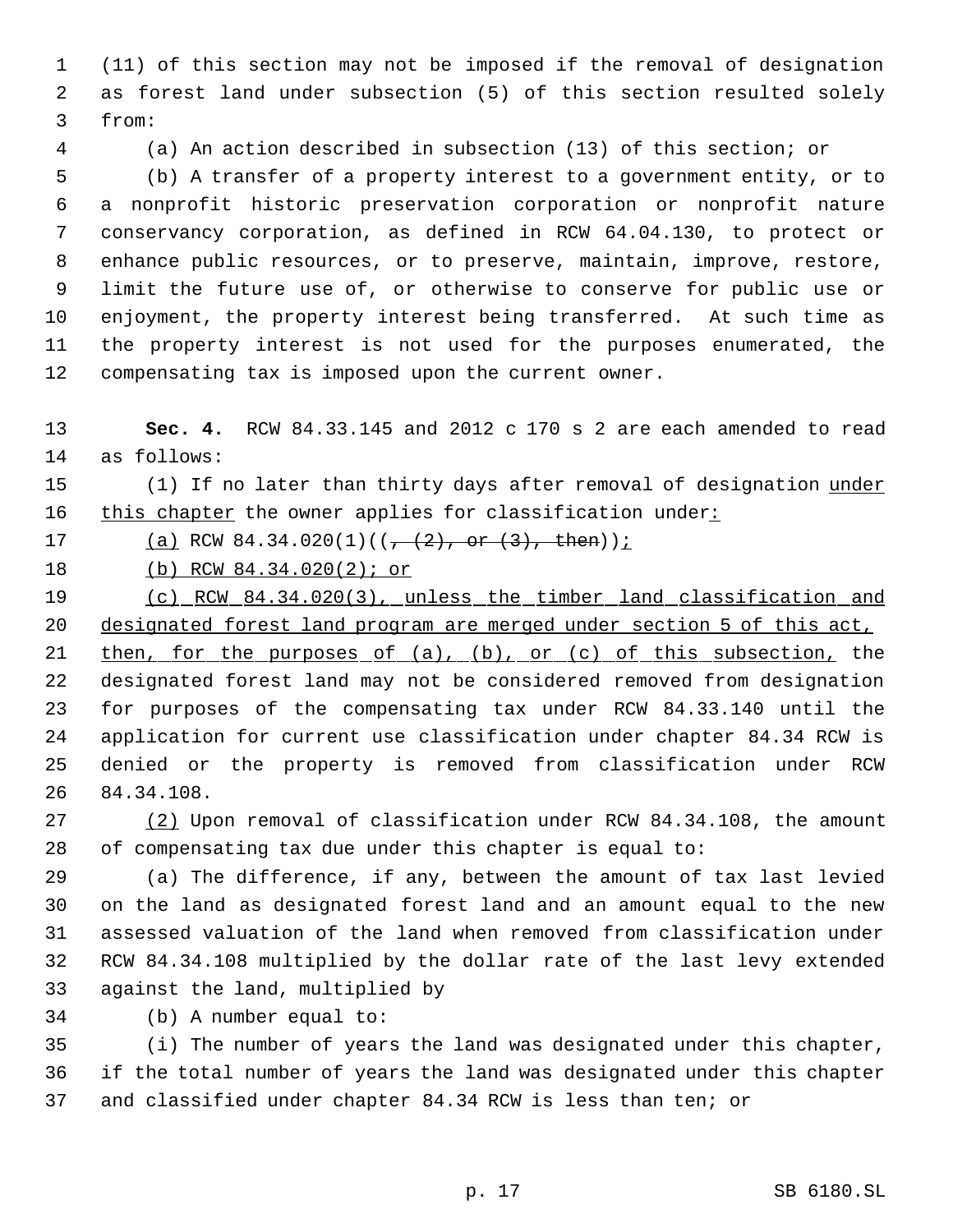(ii) Ten minus the number of years the land was classified under chapter 84.34 RCW, if the total number of years the land was designated under this chapter and classified under chapter 84.34 RCW is at least ten.

 $((+2))$   $(3)$  Nothing in this section authorizes the continued designation under this chapter or defers or reduces the compensating tax imposed upon forest land not transferred to classification under 8 subsection (1) of this section ((which)) that does not meet the definition of forest land under RCW 84.33.035. Nothing in this section affects the additional tax imposed under RCW 84.34.108.

11 ( $(\frac{43}{})$ ) (4) In a county with a population of more than six hundred thousand inhabitants or in a county with a population of at least two hundred forty-five thousand inhabitants that borders Puget Sound as defined in RCW 90.71.010, no amount of compensating tax is due under this section if the removal from classification under RCW 84.34.108 results from a transfer of property described in RCW 84.34.108(6).

 NEW SECTION. **Sec. 5.** A new section is added to chapter 84.34 RCW to read as follows:

 (1) A county legislative authority may opt to merge its timber land classification with its designated forest land program. To merge the programs, the authority must enact an ordinance that:

(a) Terminates the timber land classification; and

 (b) Declares that the land that had been classified as timber land is designated forest land under chapter 84.33 RCW.

(2) After a county timber land program is terminated:

 (a) Land that had been classified as timber land within the county is deemed to be designated forest land under the provisions of RCW 84.33.130(1) and is no longer considered to be classified timber land 29 for the purposes of this chapter; and

 (b) Any agreement prepared by the granting authority when an application was approved classifying land as timber land is terminated and no longer in effect.

 (3) A county must notify the department after taking action under this section. The department must maintain a list of all counties that have provided this notice on their agency internet web site.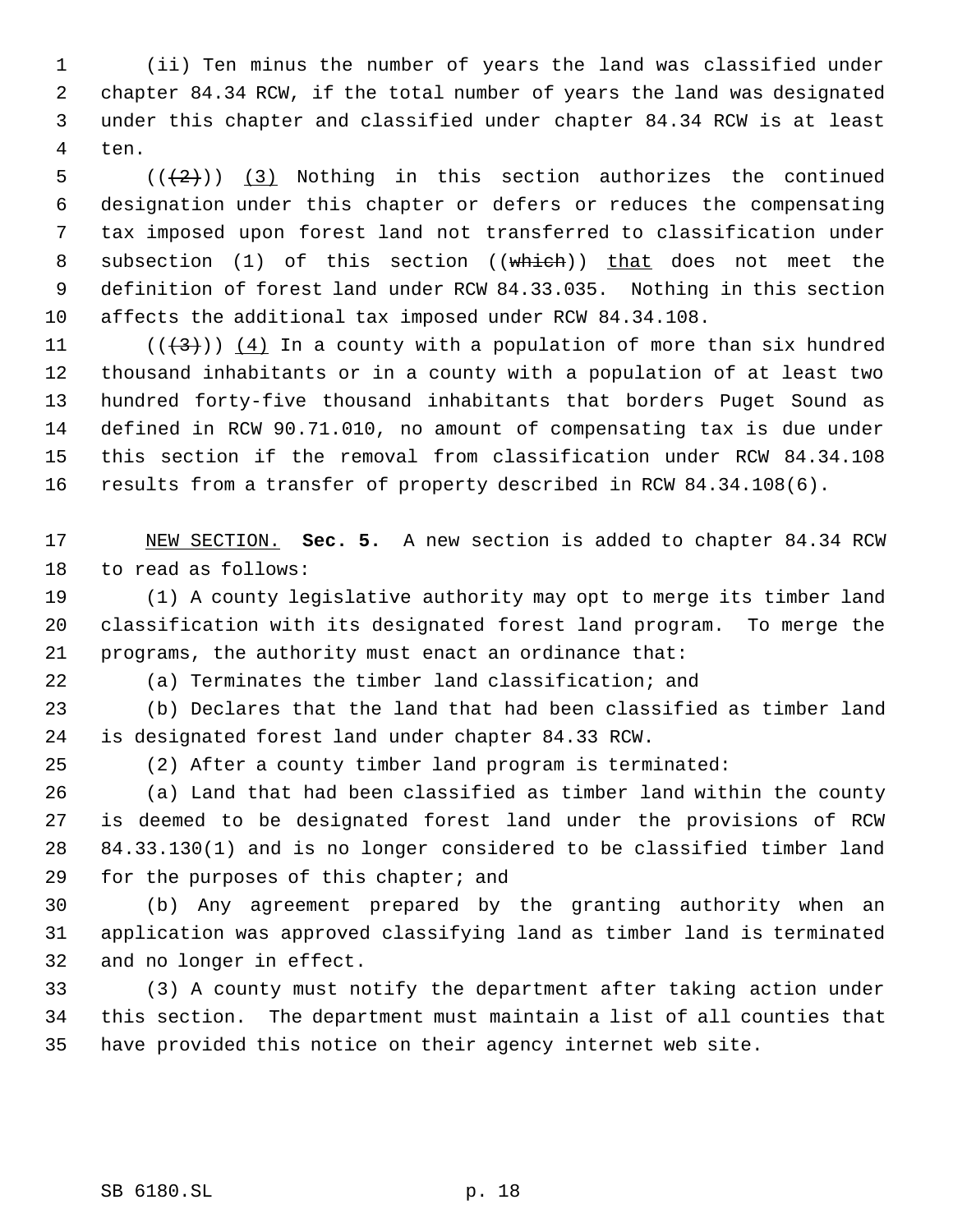1 **Sec. 6.** RCW 84.34.030 and 1989 c 378 s 10 are each amended to read 2 as follows:

3 (1) An owner of ((agricultural)) land desiring current use 4 classification under ((subsection (2) of)) RCW 84.34.020 ((shall)) must 5 make application as follows:

 6 (a) Application for classification under RCW 84.34.020(2) must be 7 made to the county assessor upon forms prepared by the state department 8 of revenue and supplied by the county assessor. ((An owner of open 9 space or timber land desiring current use))

10 (b) Application for classification under ((subsections (1) and (3)  $11$   $\Theta$  $\vdash$ )):

12 (i) RCW 84.34.020 ((shall make application)) (1); or

13 (ii) RCW 84.34.020(3), unless the timber land classification and 14 designated forest land program are merged under section 5 of this act 15 must be made, for (b)(i) or (ii) of this subsection, to the county 16 legislative authority upon forms prepared by the state department of 17 revenue and supplied by the county assessor.

18  $(2)$  The application (( $shall$ )) must be accompanied by a reasonable 19 processing fee if ((such)) a processing fee is established by the city 20 or county legislative authority.  $((Said))$  The application  $((shall))$ 21 may require only such information reasonably necessary to properly 22 classify an area of land under this chapter with a notarized 23 verification of the truth thereof and ((shall)) must include a 24 statement that the applicant is aware of the potential tax liability 25 involved when ((such)) the land ceases to be ((designated)) classified 26 as open space, farm and agricultural or timber land. Applications must 27 be made during the calendar year preceding that in which ((such)) 28 classification is to begin.

 $(3)$  The assessor  $((shath))$  must make necessary information, including copies of this chapter and applicable regulations, readily 31 available to interested parties, and ((shall)) must render reasonable assistance to such parties upon request.

33 **Sec. 7.** RCW 84.34.041 and 2009 c 350 s 14 are each amended to read 34 as follows:

35 (1) An application for current use classification or 36 reclassification under RCW 84.34.020(3) ((shall)) must be made to the 37 county legislative authority.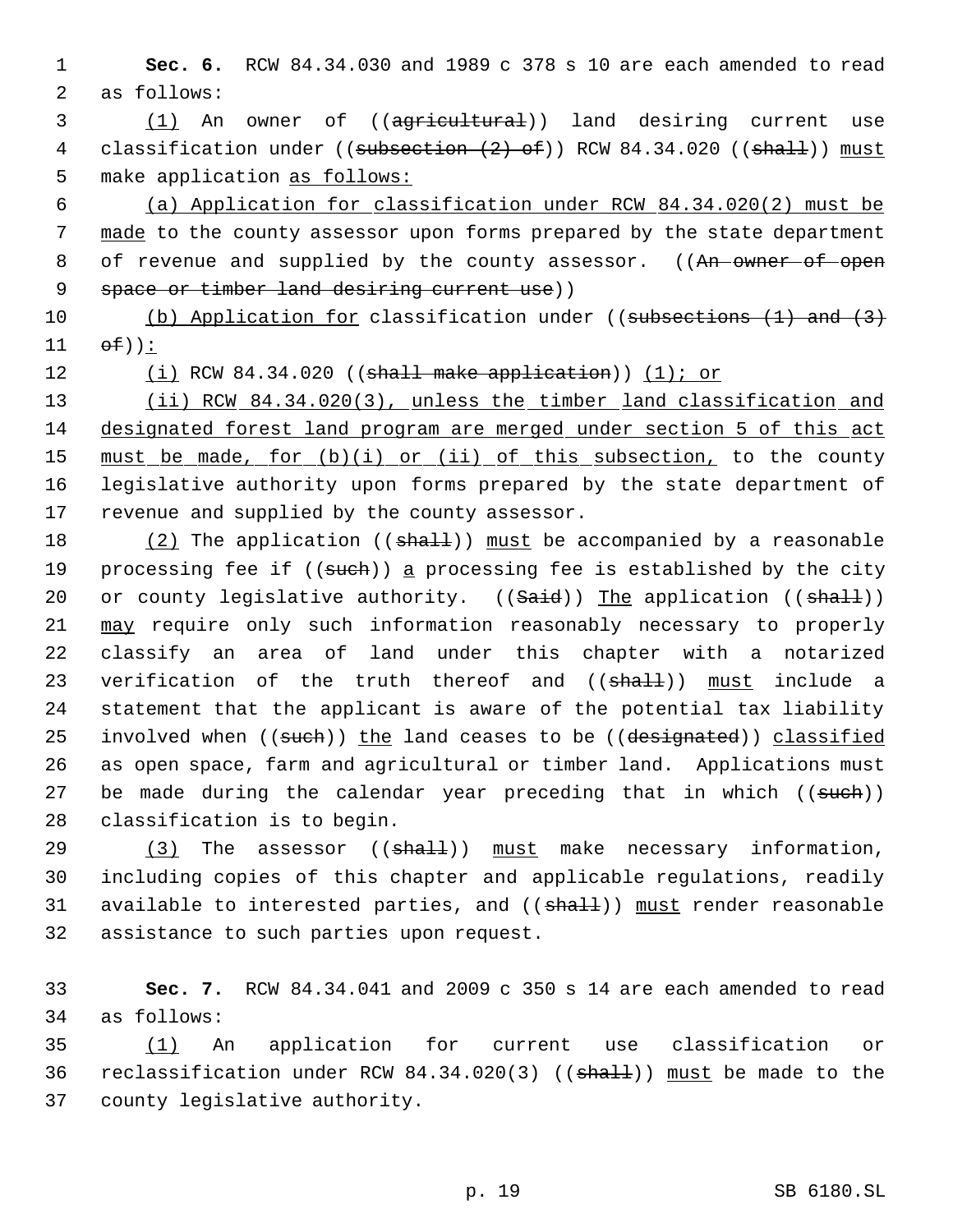$((+1))$  The application ((shall)) must be made upon forms prepared by the department of revenue and supplied by the granting authority and ((shall)) must include the following elements that constitute a timber management plan:

 (a) A legal description of, or assessor's parcel numbers for, all land the applicant desires to be classified as timber land;

(b) The date or dates of acquisition of the land;

 (c) A brief description of the timber on the land, or if the timber has been harvested, the owner's plan for restocking;

10 (d) Whether there is a forest management plan for the land;

(e) If so, the nature and extent of implementation of the plan;

12 (f) Whether the land is used for grazing;

 (g) Whether the land has been subdivided or a plat filed with respect to the land;

 (h) Whether the land and the applicant are in compliance with the restocking, forest management, fire protection, insect and disease control, weed control, and forest debris provisions of Title 76 RCW or applicable rules under Title 76 RCW;

 (i) Whether the land is subject to forest fire protection assessments pursuant to RCW 76.04.610;

 (j) Whether the land is subject to a lease, option, or other right that permits it to be used for a purpose other than growing and harvesting timber;

 (k) A summary of the past experience and activity of the applicant in growing and harvesting timber;

 (l) A summary of current and continuing activity of the applicant in growing and harvesting timber;

 (m) A statement that the applicant is aware of the potential tax liability involved when the land ceases to be classified as timber land.

 (2) An application made for classification of land under RCW 32 84.34.020(3) ((shall)) must be acted upon after a public hearing and after notice of the hearing is given by one publication in a newspaper of general circulation in the area at least ten days before the hearing. Application for classification of land in an incorporated 36 area  $((\text{shalt}))$  must be acted upon by: (a) A granting authority composed of three members of the county legislative body and three members of the city legislative body in which the land is located in a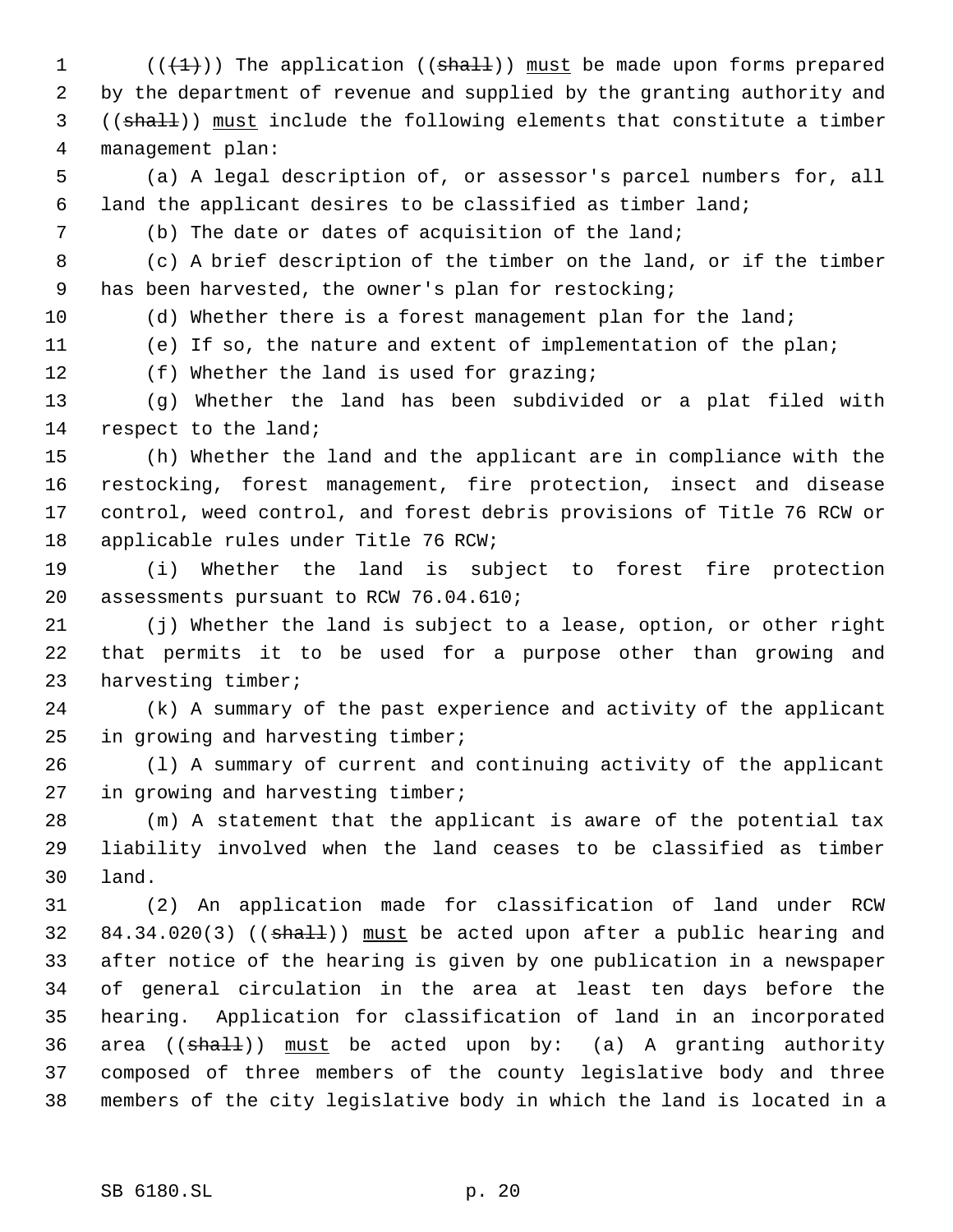meeting where members may be physically absent but participating through telephonic connection; or (b) separate affirmative acts by both the county and city legislative bodies where both bodies affirm the entirety of an application without modification or both bodies affirm an application with identical modifications.

6 (3) The granting authority ( $(\text{sha11})$ ) must act upon the application with due regard to all relevant evidence and without any one or more items of evidence necessarily being determinative, except that the application may be denied for one of the following reasons, without regard to other items:

 (a) The land does not contain a stand of timber as defined in 12 chapter 76.09 RCW and applicable rules, except this reason ((shall 13 not)) alone ((be)) is not sufficient to deny the application (i) if the land has been recently harvested or supports a growth of brush or noncommercial type timber, and the application includes a plan for restocking within three years or the longer period necessitated by unavailability of seed or seedlings, or (ii) if only isolated areas within the land do not meet minimum standards due to rock outcroppings, swamps, unproductive soil, or other natural conditions;

 (b) The applicant, with respect to the land, has failed to comply with a final administrative or judicial order with respect to a violation of the restocking, forest management, fire protection, insect and disease control, weed control, and forest debris provisions of Title 76 RCW or applicable rules under Title 76 RCW;

 (c) The land abuts a body of salt water and lies between the line of ordinary high tide and a line paralleling the ordinary high tide line and two hundred feet horizontally landward from the high tide line.

 (4)(a) The timber management plan must be filed with the county 30 legislative authority either:  $((+a))$   $(i)$  When an application for 31 classification under this chapter is submitted;  $((+b))$  (ii) when a sale or transfer of timber land occurs and a notice of continuance is 33 signed; or  $((e+))$  (iii) within sixty days of the date the application for reclassification under this chapter or from designated forest land 35 is received. The application for reclassification ((shall)) must be 36 accepted, but ((shall)) may not be processed until the timber management plan is received. If the timber management plan is not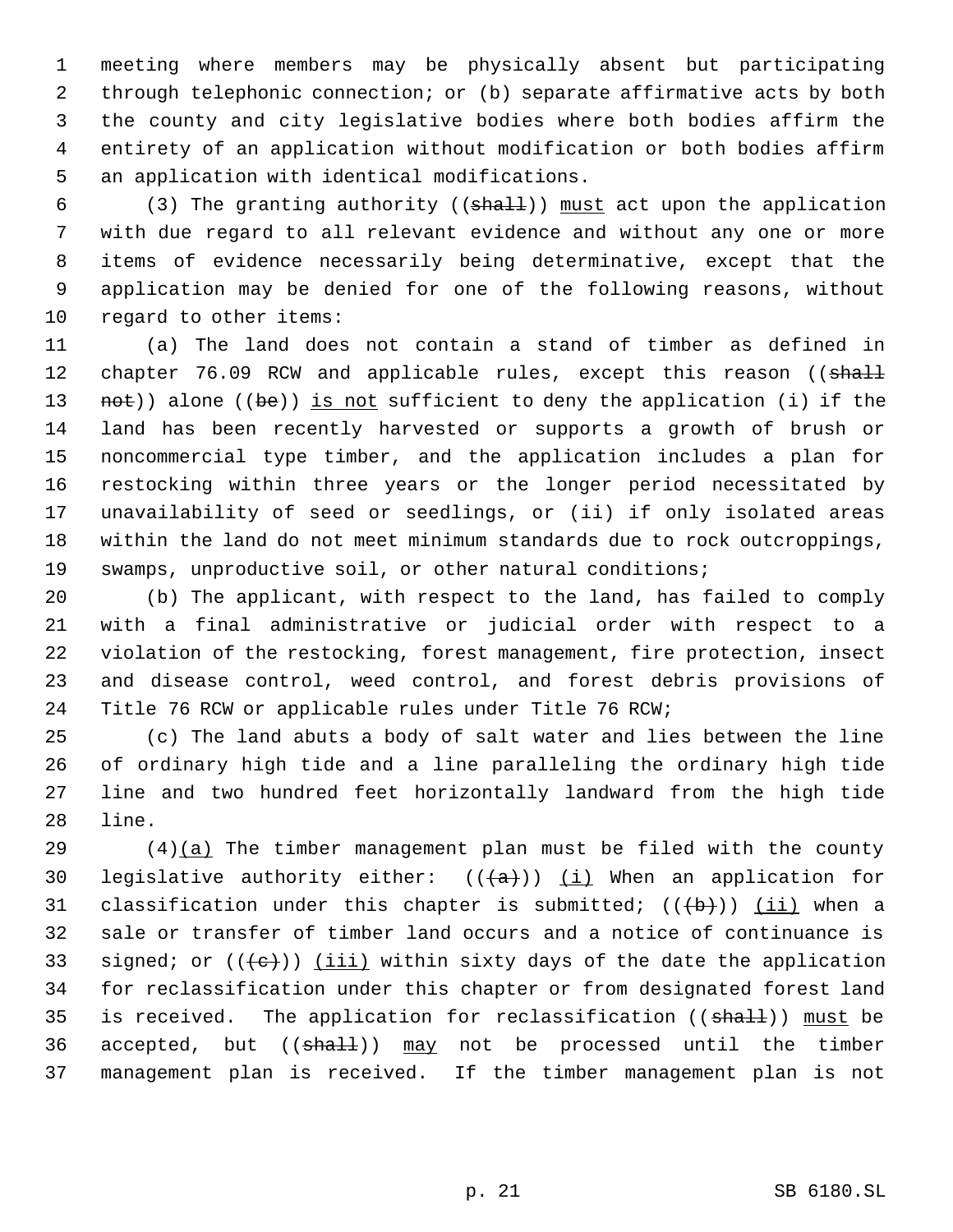received within sixty days of the date the application for reclassification is received, the application for reclassification (( $shall$ )) must be denied.

 (b) If circumstances require it, the county assessor may allow in writing an extension of time for submitting a timber management plan when an application for classification or reclassification or notice of continuance is filed. When the assessor approves an extension of time for filing the timber management plan, the county legislative authority may delay processing an application until the timber management plan is received. If the timber management plan is not received by the date set by the assessor, the application or the notice of continuance 12 ((shall)) must be denied.

13 (c) The granting authority may approve the application with respect to only part of the land that is described in the application, and if any part of the application is denied, the applicant may withdraw the entire application. The granting authority, in approving in part or whole an application for land classified pursuant to RCW 84.34.020(3), may also require that certain conditions be met.

19 (d) Granting or denial of an application for current use 20 classification is a legislative determination and  $((\text{shall}-\text{be}))$  is reviewable only for arbitrary and capricious actions. The granting authority may not require the granting of easements for land classified pursuant to RCW 84.34.020(3).

24 (e) The granting authority ((shall)) must approve or disapprove an application made under this section within six months following the date the application is received.

27 (5) No application may be approved under this section, and land may not otherwise be classified or reclassified under RCW 84.34.020(3), if 29 the timber land classification and designated forest land program are merged under section 5 of this act.

 **Sec. 8.** RCW 84.34.070 and 1992 c 69 s 10 are each amended to read as follows:

 (1) When land has once been classified under this chapter, it 34 ((shall)) must remain under such classification and ((shall)) must not be applied to other use except as provided by subsection (2) of this 36 section for at least ten years from the date of classification ((and 37 shall)). It must continue under such classification until and unless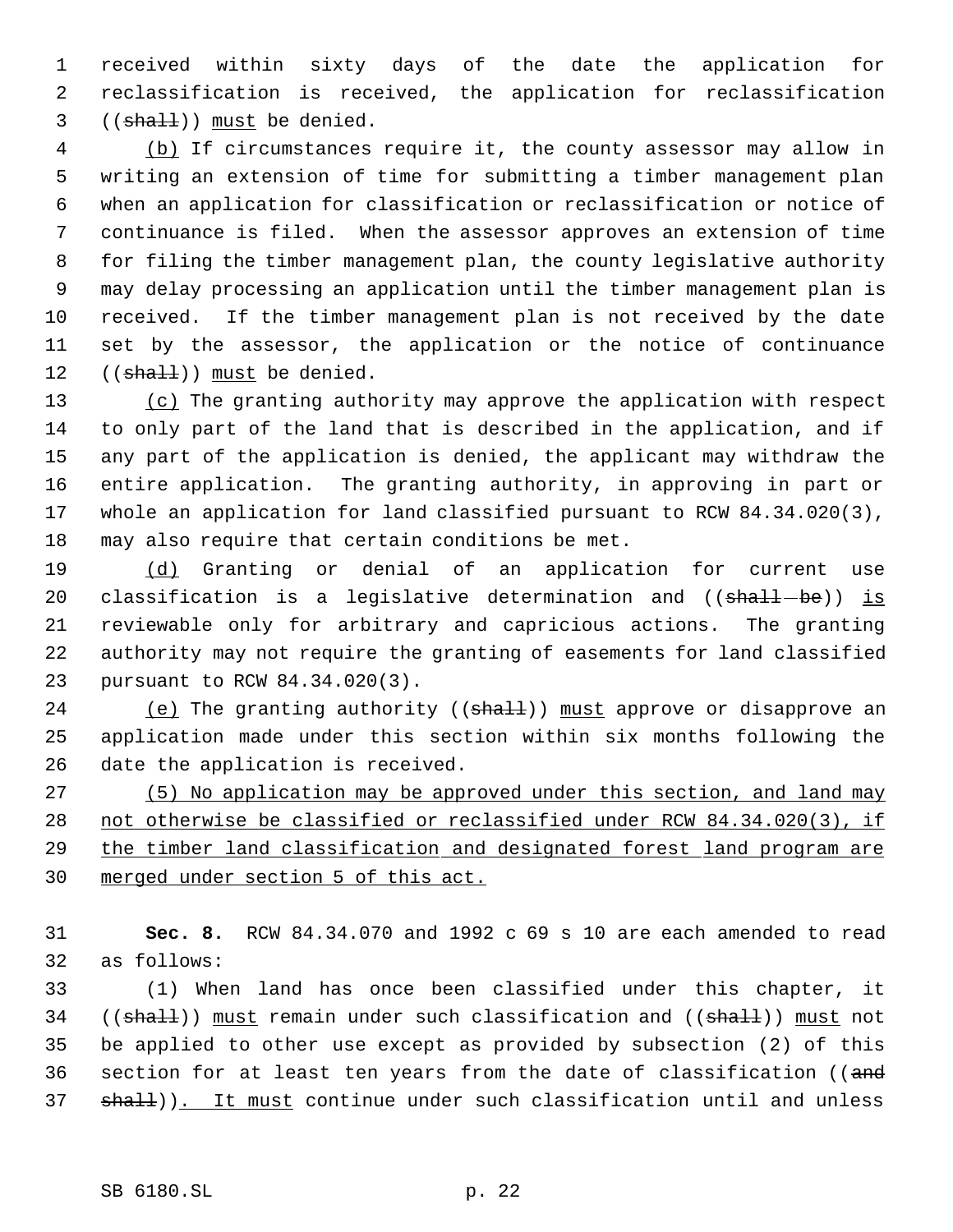1 withdrawn from classification after notice of request for withdrawal 2 ((shall be)) is made by the owner. During any year after eight years 3 of the initial ten-year classification period have elapsed, notice of 4 request for withdrawal of all or a portion of the land may be given by 5 the owner to the assessor or assessors of the county or counties in 6 which  $((such)$  the land is situated.  $((In-the-event-that))$  If a 7 portion of a parcel is removed from classification, the remaining 8 portion must meet the same requirements as did the entire parcel when 9 ((such)) the land was originally granted classification ((pursuant to)) 10 under this chapter unless the remaining parcel has different income 11 criteria. Within seven days the assessor ((shall)) must transmit one 12 copy of ((such)) the notice to the legislative body ((which)) that 13 originally approved the application. The assessor or assessors, as the 14 case may be, ((shall)) must, when two assessment years have elapsed 15 following the date of receipt of ((such)) the notice, withdraw ((such)) 16 the land from ((such)) the classification and the land ((shall be)) is 17 subject to the additional tax and applicable interest due under RCW 18 84.34.108. Agreement to tax according to use  $((shalt))$  is not  $((be))$ 19 considered to be a contract and can be abrogated at any time by the 20 legislature in which event no additional tax or penalty ((shall)) may 21 be imposed.

22 (2)(a) The following reclassifications are not considered 23 withdrawals or removals and are not subject to additional tax under RCW 24 84.34.108:

25  $((+a))$   $(i)$  Reclassification between lands under RCW 84.34.020 (2) 26 and (3);

27  $((\{b\})$   $(i)$  Reclassification of land classified under RCW 28 84.34.020 (2) or (3) or designated under chapter 84.33 RCW to open 29 space land under RCW 84.34.020(1);

30  $((\{e\})$   $(iii)$  Reclassification of land classified under RCW 31 84.34.020 (2) or (3) to forest land ((classified)) designated under 32 chapter 84.33 RCW; and

33 ( $(\overline{d})$ ) (iv) Reclassification of land classified as open space land under RCW 84.34.020(1)(c) and reclassified to farm and agricultural land under RCW 84.34.020(2) if the land had been previously classified as farm and agricultural land under RCW 84.34.020(2).

37 (b) Designation as forest land under RCW 84.33.130(1) as a result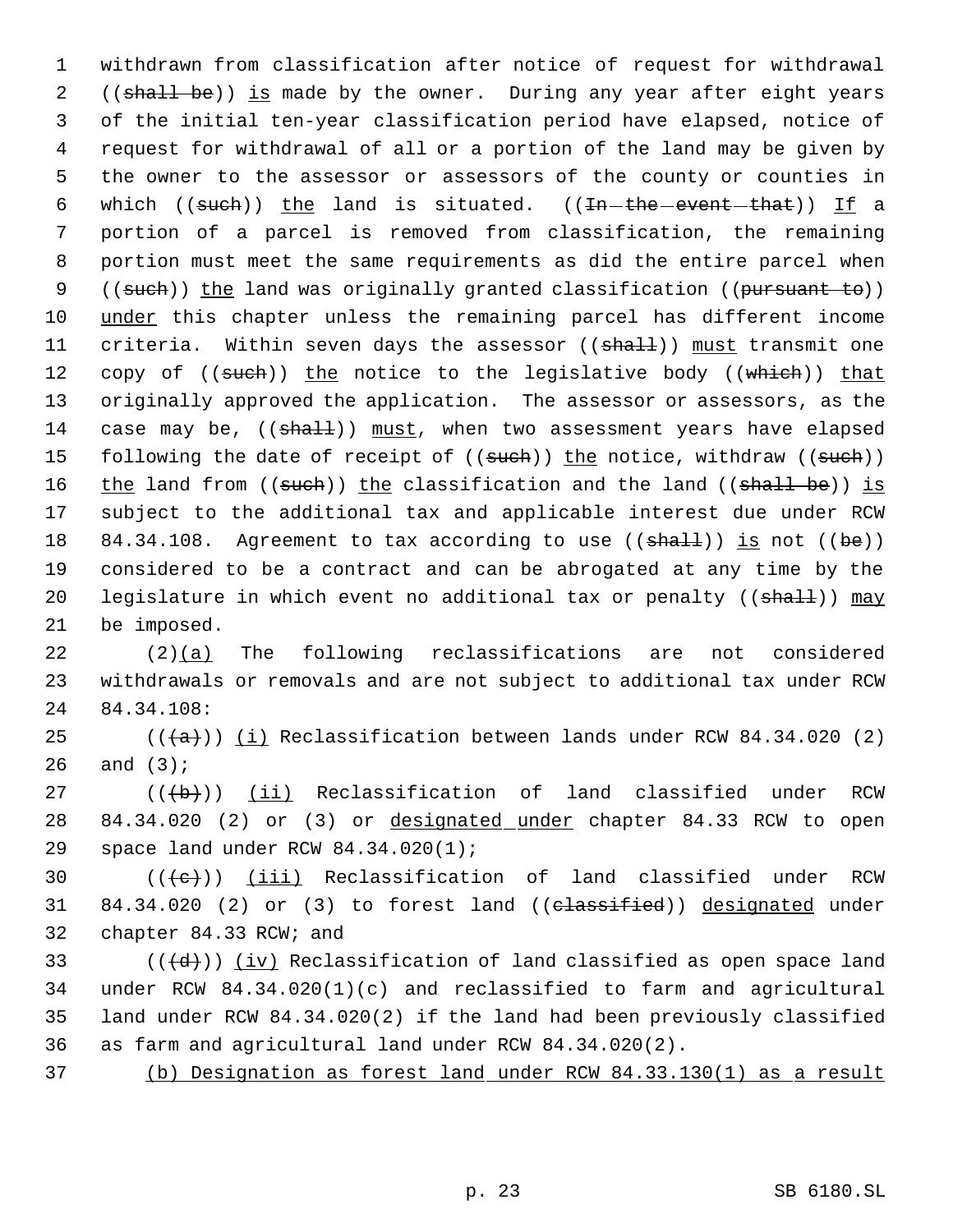1 of a merger adopted under section 5 of this act is not considered a 2 withdrawal or removal and is not subject to additional tax under RCW 3 84.34.108.

 (c) Any owner of land classified under RCW 84.34.020(3) who has 5 provided the assessor with a notice of request to withdrawal under subsection (1) of this section within two years of the date of merger as described in section 5 of this act, will have their land removed as 8 designated forest land under the provisions of chapter 84.33 RCW when two assessment years have elapsed following the receipt of this notice.

10 (3) Applications for reclassification ((shall be)) are subject to 11 applicable provisions of RCW 84.34.037, 84.34.035, 84.34.041, and 12 chapter 84.33 RCW.

 (4) The income criteria for land classified under RCW 84.34.020(2) (b) and (c) may be deferred for land being reclassified from land classified under RCW 84.34.020 (1)(c) or (3), or chapter 84.33 RCW into RCW 84.34.020(2) (b) or (c) for a period of up to five years from the date of reclassification.

18 **Sec. 9.** RCW 84.34.330 and 1992 c 52 s 17 are each amended to read 19 as follows:

20 (1) Whenever farm and agricultural land or timber land has once 21 been exempted from special benefit assessments ((pursuant to)) under 22 RCW 84.34.320, and except as provided in subsection (2) of this 23 section, any withdrawal or removal from classification or change in use 24 from farm and agricultural land or timber land under chapter 84.34 RCW  $25$  ((shall)) results in the following:

26 ( $(\frac{1}{1})$ ) (a) If the bonds used to fund the improvement in the local 27 improvement district have not been completely retired, ((such)) the 28 land (( $\frac{\text{shal}}{\text{immediately}}$  becomes liable for: ( $\frac{\text{at}}{\text{at}}$ )) (i) The amount 29 of the special benefit assessment listed in the notice provided for in 30 RCW 84.34.320; plus  $((+b))$   $(ii)$  interest on the amount determined in  $31$   $((+1))$ )(a)(i) of this ((section)) subsection (1), compounded annually 32 at a rate equal to the average rate of inflation from the time the 33 initial notice is filed by the governmental entity ((which)) that 34 created the local improvement district as provided in RCW 84.34.320 to 35 the time the ((owner withdraws such land)) land is withdrawn or removed 36 from the exemption category provided by this chapter( $(\div \text{ or})$ ).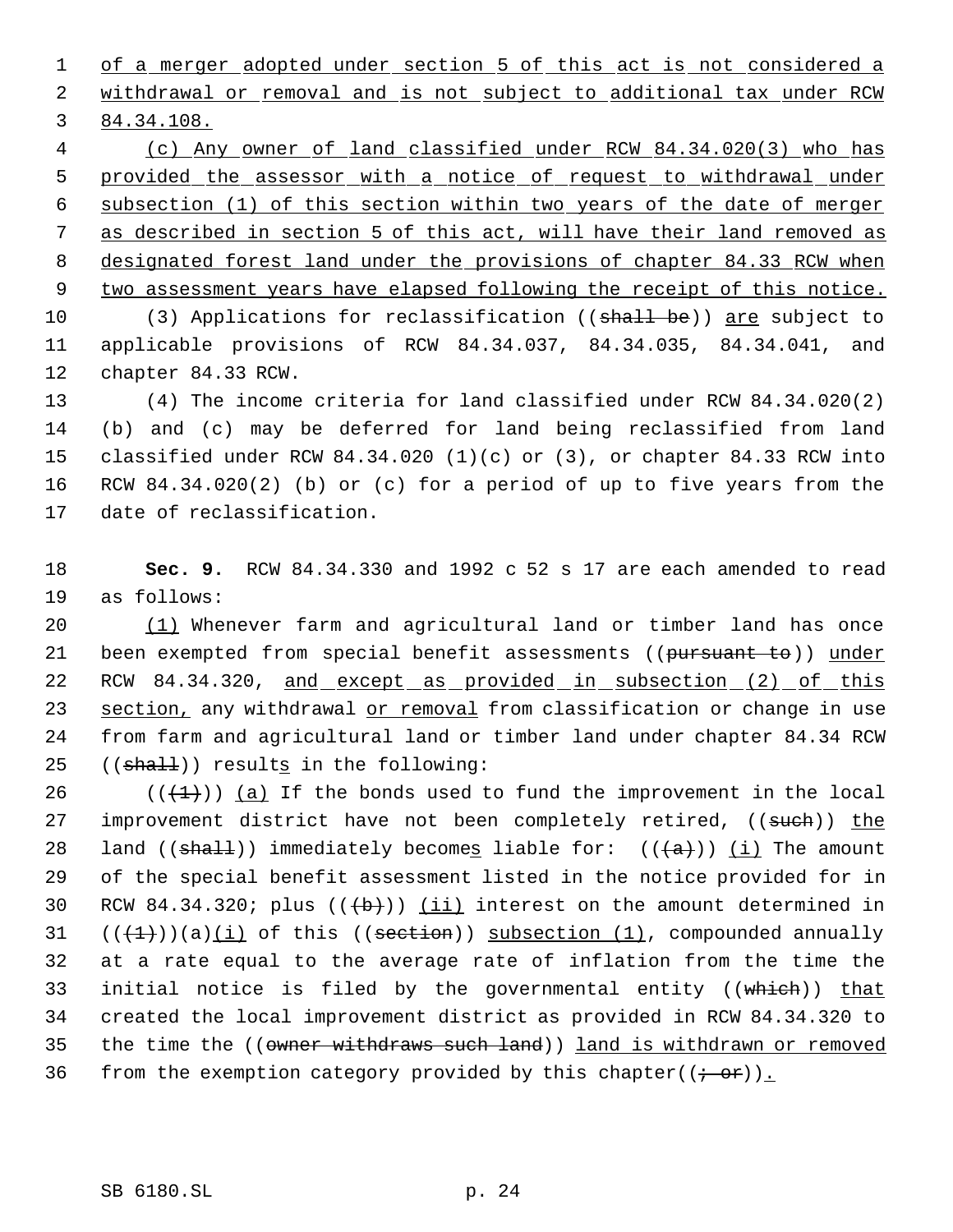$((+2))$  (b) If the bonds used to fund the improvement in the local 2 improvement district have been completely retired, ((such)) the land 3 (( $\frac{\text{shall}}{\text{immediately}}$ ) immediately becomes liable for: ( $\frac{\text{hall}}{\text{imult}}$ ) (i) The amount of the special benefit assessment listed in the notice provided for in RCW 5 84.34.320; plus  $((+b))$   $(ii)$  interest on the amount determined in  $((+2)(a))$   $(b)(i)$  of this  $((section_1 1)$  compounded annually at a rate equal to the average rate of inflation from the time 8 the initial notice is filed by the governmental entity ((which)) that created the local improvement district as provided in RCW 84.34.320, to the time the bonds used to fund the improvement have been retired; plus 11 (( $\text{(+e)}}$ )) <u>(iii)</u> interest on the total amount determined in ( $\text{(+2)}$  $\text{(a)}}$ ))  $(b)(i)$  and  $((\theta))^i$  (ii) of this  $((section)^i)$  subsection (1) at a simple per annum rate equal to the average rate of inflation from the time the bonds used to fund the improvement have been retired to the time the 15 ((owner withdraws such lands)) land is withdrawn or removed from the exemption category provided by this chapter.

17 ( $(\langle 3 \rangle)$ ) (c) The amount payable ((pursuant to)) under this section 18 ((shall)) becomes due on the date ((such)) the land is withdrawn or 19 removed from its ((current use)) farm and agricultural land or timber 20 land classification and ((shall be)) is a lien on the land prior and 21 superior to any other lien whatsoever except for the lien for general 22 taxes, and  $($  ( $shall-be)$ ) is enforceable in the same manner as the 23 collection of special benefit assessments are enforced by that local 24 government.

25 (2) Designation as forest land under RCW 84.33.130(1) as a result 26 of a merger of programs adopted under section 5 of this act is not 27 considered a withdrawal, removal, or a change in use under this 28 section.

29 **Sec. 10.** RCW 84.34.340 and 1992 c 52 s 18 are each amended to read 30 as follows:

31 (1) Whenever farm and agricultural land or timber land is withdrawn 32 or removed from its current use classification as farm and agricultural 33 land or timber land, except as provided in subsection (2) of this 34 section, the county assessor of the county in which ((such)) the land 35 is located (( $shall$  forthwith)) must give written notice of (( $sub$ h)) the 36 withdrawal or removal to the local government or its successor ((which 37 had)) that filed with the assessor the notice required by RCW